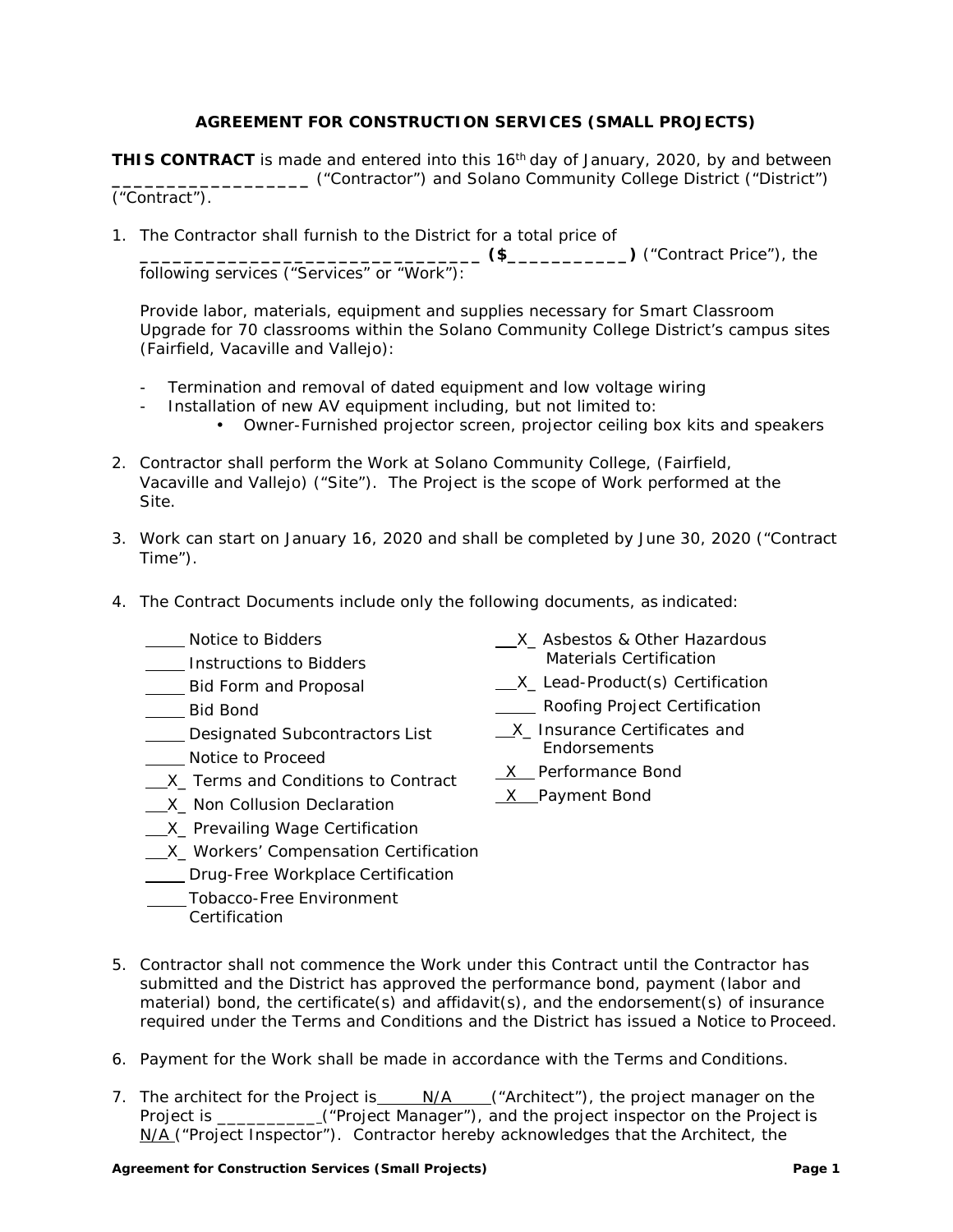Project Manager, the Project Inspector, and the Division of the State Architect have authority to approve and/or stop Work if the Contractor's Work does not comply with the requirements of the Contract Documents, Title 24 of the California Code of Regulations, and all applicable laws. No work shall be carried on except with the knowledge and under the inspection of said Project Inspector. Project Inspector shall have free access to any or all parts of work at any time. Contractor shall furnish Project Inspector reasonable opportunities for obtaining such information as may be necessary to keep Project Inspector fully informed respecting progress, manner of work, and character of materials. The Contractor shall be liable for any delay caused by its non-compliant Work or its failure to provide proper notification for inspection.

- 8. Inspection and acceptance of the Work shall be performed by the District's Project Manager and Executive Bonds Manager.
- 9. Any notice required or permitted to be given under this Contract shall be deemed to have been given, served, and received if given in writing and either personally delivered or deposited in the United States mail, registered or certified mail, postage prepaid, return receipt required, or sent by overnight delivery service, or facsimile transmission, addressed as follows: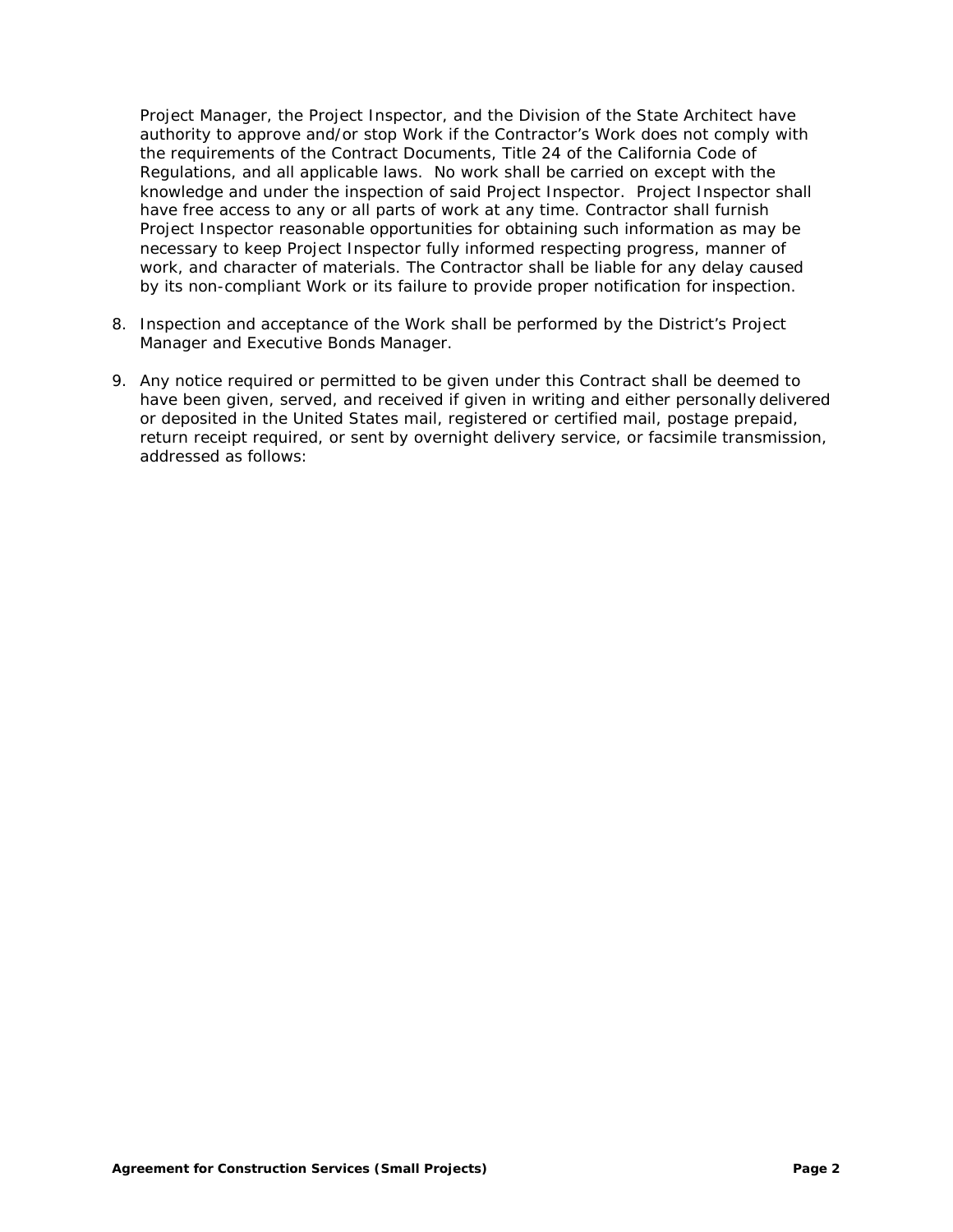### **District**

#### **Contractor**

**Solano Community College District** 4000 Suisun Valley Road Fairfield, CA 94534

ATTN: Email:

ATTN: Email:

Any notice personally given or sent by facsimile transmission shall be effective upon receipt. Any notice sent by overnight delivery service shall be effective the business day next following delivery to the overnight delivery service. Any notice given by mail shall be effective three (3) days after deposit in the United States mail.

- 10. Contractor shall guarantee all labor and material used in the performance of this Contract for a period of one year from the date of the District's written approval of the Work.
- 11. This Contract incorporates by this reference the Terms and Conditions attached hereto. Contractor, by executing this Contract, agrees to comply with all the Terms and Conditions.
- 12. Each party has the full power and authority to enter into and perform this Contract, and the person signing this Contract on behalf of each party has been properly authority and empowered to enter into this Contract.
- 13. By signing this Agreement, Contractor certifies, under penalty of perjury, that all the information provided in the Contract Documents is true, complete, and correct

ACCEPTED AND AGREED on the date indicated below:

| Dated: 2020                              | Dated: 2020                                                                                                            |
|------------------------------------------|------------------------------------------------------------------------------------------------------------------------|
| <b>Solano Community College District</b> | Contractor: ______________________                                                                                     |
|                                          |                                                                                                                        |
| Print Name:                              |                                                                                                                        |
| Print Title:                             |                                                                                                                        |
|                                          | License No.: _______________________________                                                                           |
|                                          |                                                                                                                        |
|                                          |                                                                                                                        |
|                                          | <u> 1989 - Johann John Stoff, deutscher Stoffen und der Stoffen und der Stoffen und der Stoffen und der Stoffen un</u> |
|                                          |                                                                                                                        |
|                                          |                                                                                                                        |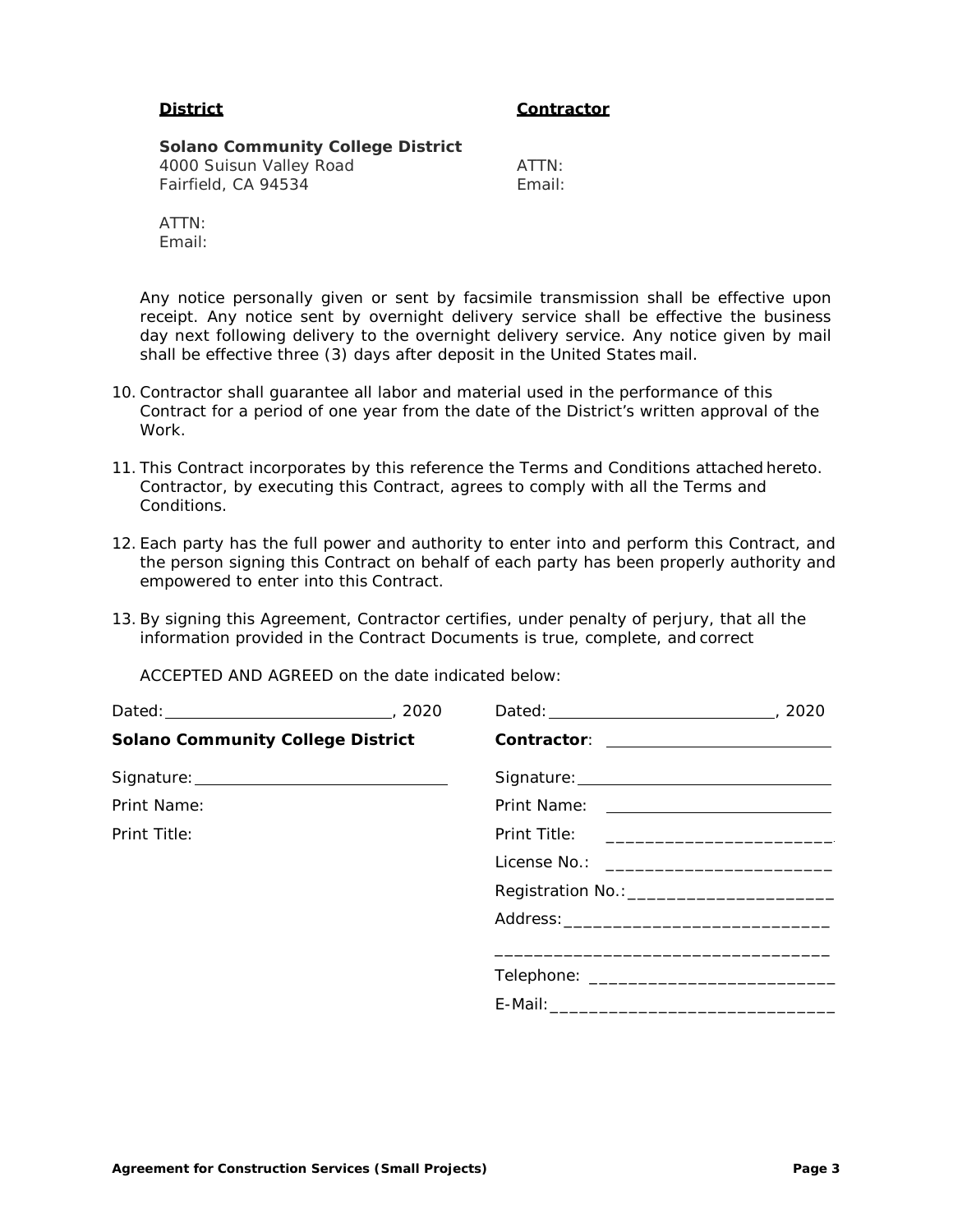## **Information regarding Contractor:**

| Type of Business Entity:   |
|----------------------------|
| Individual                 |
| Sole Proprietorship        |
| Partnership                |
| <b>Limited Partnership</b> |
| Corporation, State:        |
| Limited Liability Company  |
| Other:                     |
|                            |

 **Federal Tax ID # \_**

Employer Identification and/or Social Security Number

**NOTE: Section 6041 of the Internal Revenue Code (26 U.S.C. 6041) and Section 1.6041-1 of Title 26 of the Code of Federal Regulations (26 C.F.R. 1.6041-1) requires the recipients of \$600.00 or more to furnish their taxpayer information to the payer. In order to comply with these requirements, the District requires the Contractor to furnish the information requested in this section.**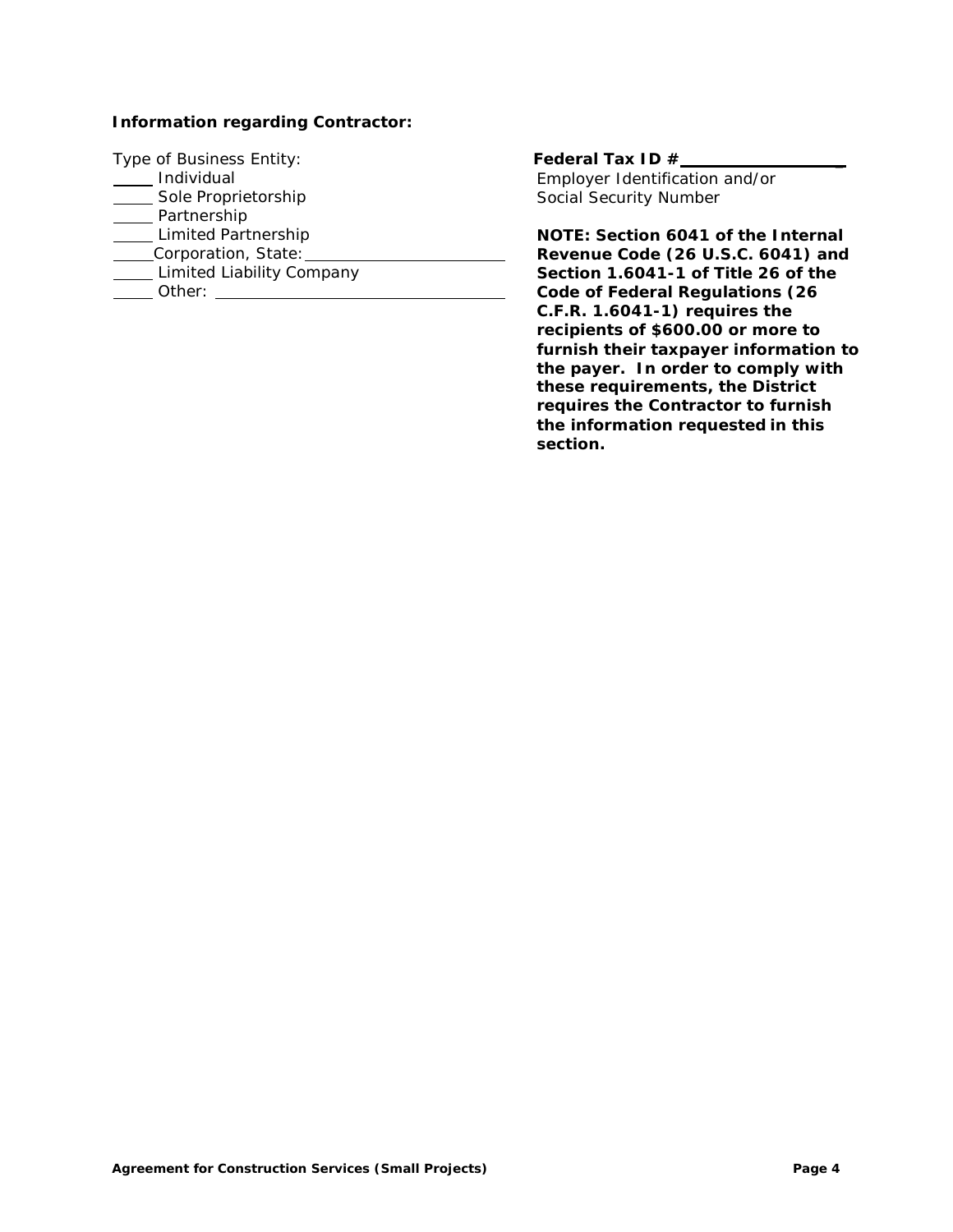### **TERMS AND CONDITIONS TO CONTRACT**

- 1. **NOTICE TO PROCEED:** District shall provide a Notice to Proceed to Contractor pursuant to the Contract at which time Contractor shall proceed with the Work.
- 2. **STANDARD OF CARE:** Contractor shall perform, diligently prosecute and complete the Work in a good and workmanlike manner within the Contract Time, and in strict conformity with all Contract Documents.
- 3. **SITE EXAMINATION:** Contractor has examined the Site and certifies that it accepts all measurements, specifications and conditions affecting the Work to be performed at the Site. By submitting its quote, Contractor warrants that it has made all Site examination(s) that it deems necessary as to the condition of the Site, its accessibility for materials, workers and utilities,and Contractor's ability to protect existing surface and subsurface improvements. No claim for allowance of time or money will be allowed as to any other undiscovered condition on the Site.
- 4. **PERMITS, LICENSES AND REGISTRATION:** Contractor and all of its employees, agents, and subcontractors shall secure and maintain in force, at Contractor's sole cost and expense, all licenses, registration and permits as are required by law, in connection with the furnishing of materials, supplies, or services herein listed.
- 5. **NOTIFICATION:** Contractor shall notify the Project Manager and Project Inspector, in writing, of the commencement and completion of construction of each and every aspect of the work at least 48 hours in advance by written notification.
- 6. **EQUIPMENT AND LABOR:** Contractor shall furnish all tools, equipment, apparatus, facilities, transportation, labor, and material necessary to furnish the services herein described, the services to be performed at such times and places as directed by and subject to the approval of the authorized District representative indicated in the Work specifications attached hereto.
- 7. **SUBSTITUTIONS:** No substitutions of material from those specified in the Work Specifications shall be made without the prior written approval of the District. Contractor shall be responsible for any re-design costs occasioned by District's acceptance and/or approval of any substitute, as well as any costs that the District incurs for professional services, including DSA fees. District may deduct those costs from any amounts owing to Contractor for the review of the request for substitution, even if the request for substitution is not approved. Contractor shall, in the event that a substitute is less costly than that specified, credit the District with one-hundred percent (100%) of the net difference between the substitute and the originally specifiedmaterial.
- 8. **INDEPENDENT CONTRACTOR STATUS:** While engaged in carrying out the Services of this Contract, the Contractor is an independent contractor, and not an officer, employee, agent, partner, or joint venture of the District. Contractor shall be solely responsible for its own Worker's Compensation insurance, taxes, and other similar charges or obligations. Contractor shall be liable for its own actions, including its negligence or gross negligence, and shall be liable for the acts, omissions, or errors of its agents or employees.
- 9. **CONTRACTOR SUPERVISION:** Contractor shall provide competent supervision ofpersonnel employed on the job Site, use of equipment, and quality of workmanship.
- 10. **WORKERS:** Contractor shall at all times enforce strict discipline and good order among its employees and the employees of its subcontractors and shall not employ or work any unfit person or anyone not skilled in work assigned to him or her. Any person in the employ of the Contractor or a subcontractor whom the District may deem incompetent or unfit shall be dismissed from the Site and shall not again be employed at Site without written consent from the District.
- 11. **SUBCONTRACTORS:** Subcontractors, if any, engaged by the Contractor for any Service or Work under this Contract shall be subject to the approval of the District. Contractor agrees to bind every subcontractor by the terms of the Contract as far as such terms are applicable to subcontractor's work, including, without limitation, all indemnification, insurance, bond, and warranty requirements. If Contractor shall subcontract any part of this Contract, Contractor shall be fully responsible to the District for acts and omissions of its subcontractor and of persons either directly or indirectly employed by itself. Nothing contained in the Contract Documents shall create any contractual relations between any subcontractor and the District.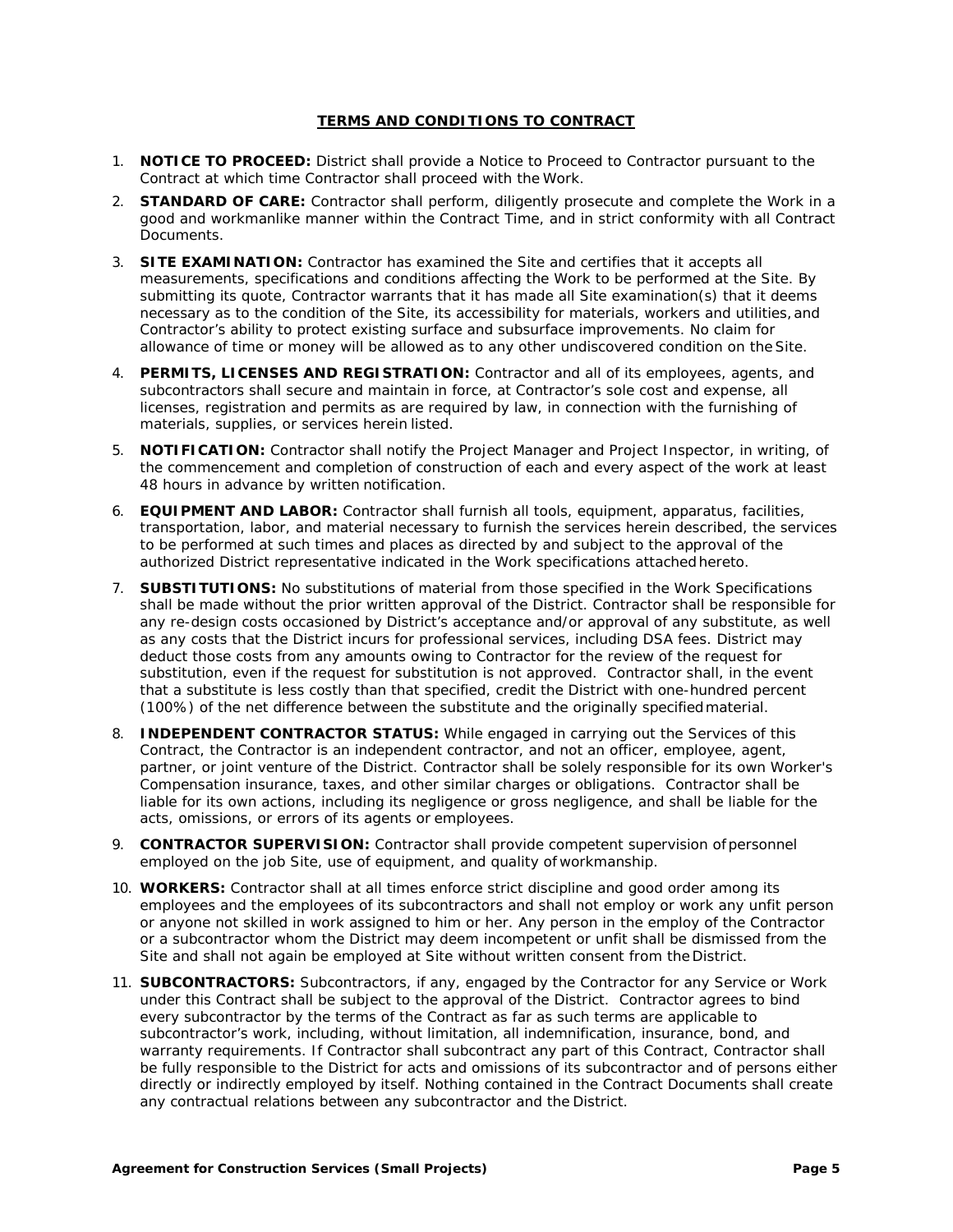- 12. **SAFETY AND SECURITY:** Contractor is responsible for maintaining safety in the performance of this Contract. Contractor shall be responsible to ascertain from the District the rules and regulations pertaining to safety, security, and driving on campus.
- 13. **LEAD-BASED PAINT:** Pursuant to the Lead-Safe Schools Protection Act (Education Code Section 32240 et seq.) and other applicable law, no lead-based paint, lead plumbing and solders, or other potential sources of lead contamination shall be utilized on this Project, and only trainedand state-certified contractors, inspectors and workers shall undertake any action to abate existing risk factors for lead. Pursuant to the Renovation, Repair and Painting Rule (title 40 of the Code of Federal Regulations part 745 (40 CFR 745)), all contractors who disturb lead-based paint in a sixsquare-foot area or greater indoors or a 20-square-foot area outdoors must be trained by an EPAaccredited provider and certified by the EPA. Contractor must execute the Lead-Based Paint Certification, if applicable.
- 14. **CLEAN UP:** Debris shall be removed from the Site. The Site shall be in order at all times when work is not actually being performed and shall be maintained in a reasonably cleancondition.
- 15. **PROTECTION OF WORK AND PROPERTY:** Contractor shall erect and properly maintain at all times, as required by conditions and progress of the Work, all necessary safeguards, signs, barriers, lights, and security persons for protection of workers and the public, and shall post danger signs warning against hazards created by the Work. In an emergency affecting life and safety of life or of Work or of adjoining property, Contractor, without special instruction or authorization from District, is permitted to act at his discretion to prevent such threatened loss or injury.
- 16. **FORCE MAJEURE:** The Contractor shall be excused from performance hereunder during the time and to the extent that it is prevented from obtaining delivery, or performing by act of God, fire, strike, loss, or shortage of transportation facilities, lock-out, commandeering of materials, product, plant, or facilities by the government, when satisfactory evidence thereof is presented to the District, provided that it is satisfactorily established that the non-performance is not due to the fault or neglect of the Contractor.
- 17. **CORRECTION OF ERRORS:** Contractor shall perform, at its own cost and expense and without reimbursement from the District, any work necessary to correct errors or omissions which are caused by the Contractor's failure to comply with the standard of care requiredherein.
- 18. **ACCESS TO WORK:** District representatives, Architect, and Project Inspector shall at all time have access to the Work wherever it is in preparation or in progress. Contractor shall provide safe and proper facilities for such access.
- 19. **OCCUPANCY:** District reserves the right to occupy buildings at any time before formal Contract completion and such occupancy shall not constitute final acceptance or approval of any part of the Work covered by this Contract, nor shall such occupancy extend the date specified for completion of the Work.
- 20. **PAYMENT:** On a monthly basis, Contractor shall submit an application for payment based upon the estimated value for materials delivered or services performed under the Contract as of the date of submission ("Application for Payment"). Within thirty (30) days after District's approval of the Application for Payment, Contractor shall be paid a sum equal to ninety-five percent (95%) of the value of the Work performed (as verified by Architect and Inspector and certified by Contractor) up to the last day of the previous month, less the aggregate of previous payments and amount to be withheld. The District may withhold or deduct from any payment an amount necessary to protect the District from loss because of: (1) liquidated damages which have accrued as of the date of the application for payment; (2) any sums expended by the District in performing any of Contractor's obligations under the Contract which Contractor has failed to perform or has performed inadequately; (3) defective Work not remedied; (4) stop payment notices as allowed by state law; (5) reasonable doubt that the Work can be completed for the unpaid balance of the Total Contract price or by the scheduled completion date; (6) unsatisfactory prosecution of the Work by Contractor; (7) unauthorized deviations from the Contract; (8) failure of the Contractor to maintain or submit on a timely basis proper and sufficient documentation as required by the Contract or by District during the prosecution of the Work; (9) erroneous or false estimates by the Contractor of the value of the Work performed; (10) any sums representing expenses, losses, or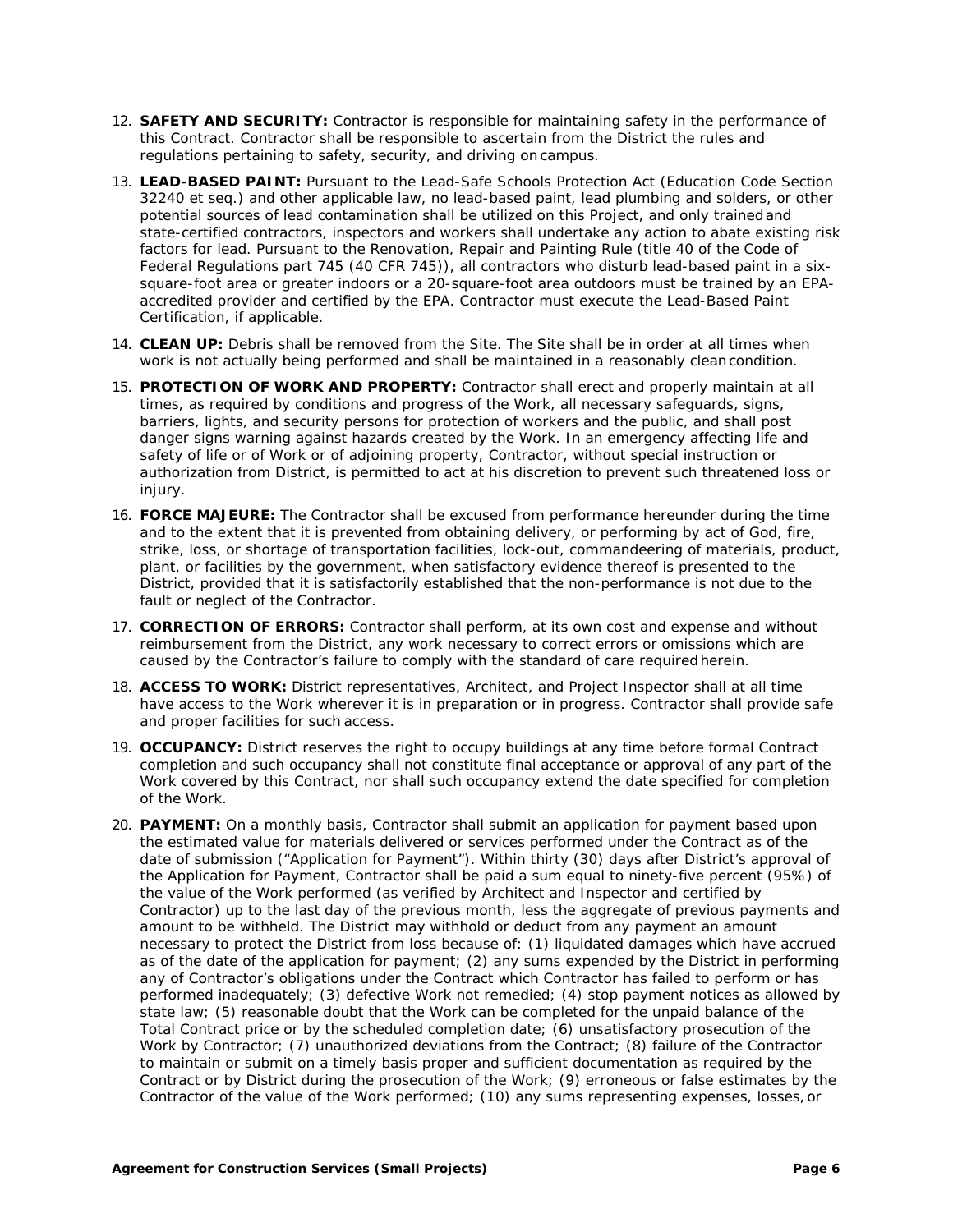damages, as determined by the District, incurred by the District for which Contractor is liable under the Contract; and (11) any other sums which the District is entitled to recover from Contractor under the terms of the Contract or pursuant to state law, including section 1727 of the California Labor Code. The failure by the District to deduct any of these sums from a progress payment shall not constitute a waiver of the District's right to such sums. The District shall retain 5% from all amounts owing as retention. Retention shall be paid pursuant to Public Contract Code sections 7107, 7200 and 7201.

- 21. **CHANGE IN SCOPE OF WORK:** Any change in the scope of the Work, method of performance, nature of materials or price thereof, or any other matter materially affecting the performance or nature of the Work shall not be paid for or accepted unless such change, addition, or deletion is approved in advance and in writing by a valid change order executed by the District. Contractor specifically understands, acknowledges, and agrees that the District shall have the right to request any alterations, deviations, reductions, or additions to the Project or Work, and the cost thereof shall be added to or deducted from the amount of the Contract Price by fair and reasonable valuations. Contractor also agrees to provide the District with all information requested to substantiate the cost of the change order and to inform the District whether the Work will be done by the Contractor or a subcontractor. In addition to any other information requested, Contractor shall submit, prior to approval of the change order, its request for a time extension (if any), as well as all information necessary to substantiate its belief that such change will delay the completion of the Work. If Contractor fails to submit its request for a time extension or the necessary supporting information, it shall be deemed to have waived its right to request such extension.
- 22. **INDEMNIFICATION:** To the furthest extent permitted by California law, Contractor shall defend, indemnify, and hold harmless the District, their agents, representatives, officers, consultants, employees, and volunteers (the "indemnified parties") from any and all demands, losses, liabilities, claims, suits, and actions (the "claims") of any kind, nature, and description, including, but not limited to, attorneys' fees and costs, directly or indirectly arising from personal or bodily injuries, death, property damage, or otherwise arising out of, connected with, or resulting from the performance of this Contract unless the claims are caused wholly by the sole or active negligence or willful misconduct of the indemnified parties. The District shall have the right to accept or reject any legal representation that Contractor proposes to defend the District.

## **23. CONTRACTOR'S INSURANCE:**

| <b>Type of Coverage</b> | Minimum<br><b>Dequirement</b>                                                             |
|-------------------------|-------------------------------------------------------------------------------------------|
|                         | Services the following insurance with minimum limits equal to the amount indicated below. |

27.1 The Contractor shall procure and maintain at all times it performs any portion of the

| <b>Type of Coverage</b>                                           | <b>Minimum</b>          |
|-------------------------------------------------------------------|-------------------------|
|                                                                   | <b>Requirement</b>      |
| Commercial General Liability Insurance, including Bodily Injury,  |                         |
| Personal Injury, Property Damage, Advertising Injury, and Medical |                         |
| Payments                                                          |                         |
| Each Occurrence                                                   | \$1,000,000             |
| General Aggregate                                                 | \$2,000,000             |
| Automobile Liability Insurance - Any Auto                         |                         |
| Each Occurrence                                                   | \$1,000,000             |
| General Aggregate                                                 | \$2,000,000             |
| <b>Workers Compensation</b>                                       | <b>Statutory Limits</b> |
| <b>Employer's Liability</b>                                       | \$1,000,000             |

### 27.1.1 **Commercial General Liability and Automobile Liability Insurance**. Commercial General Liability Insurance and Any Auto Automobile Liability

Insurance that shall protect the Contractor, the District, and the State from all claims of bodily injury, property damage, personal injury, death, advertising injury, and medical payments arising performing any portion of the Services.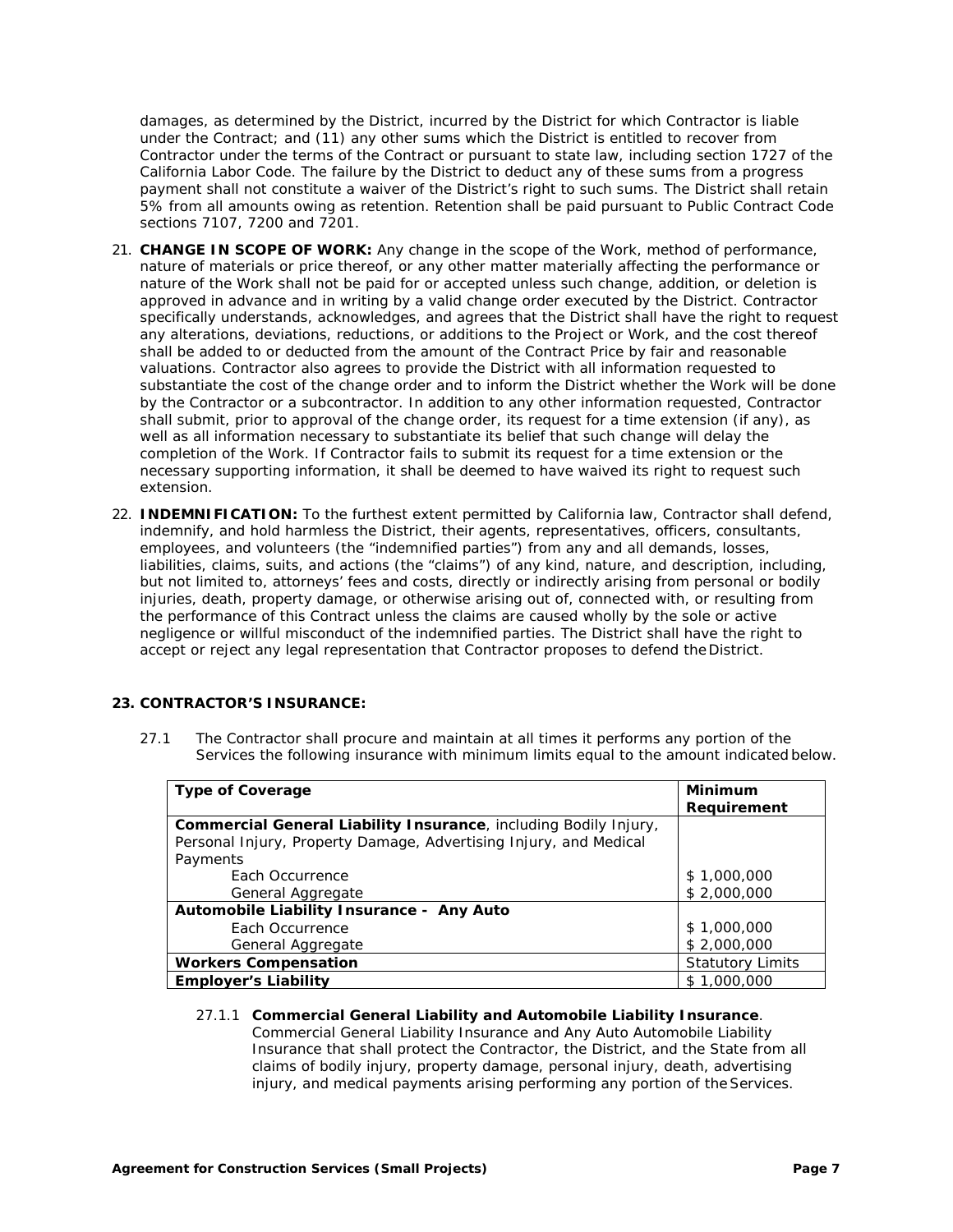(Form CG 0001 and CA 0001, or forms substantially similar, if approved by the District.)

- 27.1.2 **Workers' Compensation and Employers' Liability Insurance**. Workers' Compensation Insurance and Employers' Liability Insurance for all of its employees performing any portion of the Services. In accordance with provisions of section 3700 of the California Labor Code, the Contractor shall be required to secure workers' compensation coverage for its employees. If any class of employee or employees engaged in performing any portion of the Services under this Agreement are not protected under the Workers' Compensation Statute, adequate insurance coverage for the protection of any employee(s) not otherwise protected must be obtained before any of those employee(s) commence performing any portion of the Services.
- 27.2 **Proof of Carriage of Insurance**. The Contractor shall not commence performing any portion of the Services until all required insurance has been obtained and certificates indicating the required coverage have been delivered in duplicate to the District and approved by the District. Certificates and insurance policies shall include thefollowing:
	- 27.2.1 A clause stating: "This policy shall not be canceled or reduced in required limits of liability or amounts of insurance until notice has been mailed to the District, stating date of cancellation or reduction. Date of cancellation or reduction shall not be less than thirty (30) days after date of mailing notice."
	- 27.2.2 Language stating in particular those insured, extent of insurance, location and operation to which insurance applies, expiration date, to whom cancellation and reduction notice will be sent, and length of notice period.
	- 27.2.3 An endorsement stating that the District and its Governing Board, agents, representatives, employees, trustees, officers, consultants, and volunteers are named additional insured under all policies except Workers' Compensation Insurance, Professional Liability, and Employers' Liability Insurance. An endorsement shall also state that Contractor's insurance policies shall be primary to any insurance or self-insurance maintained by District. An endorsement shall also state that there shall be a waiver of any subrogation.
	- 27.2.4 All policies except the Professional Liability, Workers' Compensation Insurance, and Employers' Liability Insurance Policies shall be written on an occurrence form.
	- 27.3 **Acceptability of Insurers**. Insurance is to be placed with insurers with a current A.M. Best's rating of no less than A: VII, unless otherwise acceptable to the District
- 28. **WARRANTY/QUALITY:** Unless a longer warranty is called for elsewhere in the Contract Documents, the Contractor, manufacturer, or their assigned agents shall guarantee the workmanship, product or service performed against defective workmanship, defects or failures of materials for a minimum period of one (1) year from filing the Notice of Completion with the county in which the Site is located. All workmanship and merchandise must be warranted to be in compliance with applicable California energy, conservation, environmental, and educational standards.
- 29. **CONFIDENTIALITY:** The Contractor shall maintain the confidentiality of all information, documents, programs, procedures, and all other items that Contractor encounters while performing the Contractor's Services to the extent allowed by law. This requirement shall be ongoing and shall survive the expiration or termination of this Contract and specifically includes all student, parent, and disciplinary information.
- 30. **COMPLIANCE WITH LAWS:** Contractor shall give all notices and comply with all laws, ordinance, rules and regulations bearing on conduct of the Work as indicated or specified. If Contractor observes that any of the Work required by this Contract is at variance with any such laws, ordinance, rules or regulations, Contractor shall notify the District, in writing, and, at the sole option of the District, any necessary changes to the scope of the Work shall be made andthis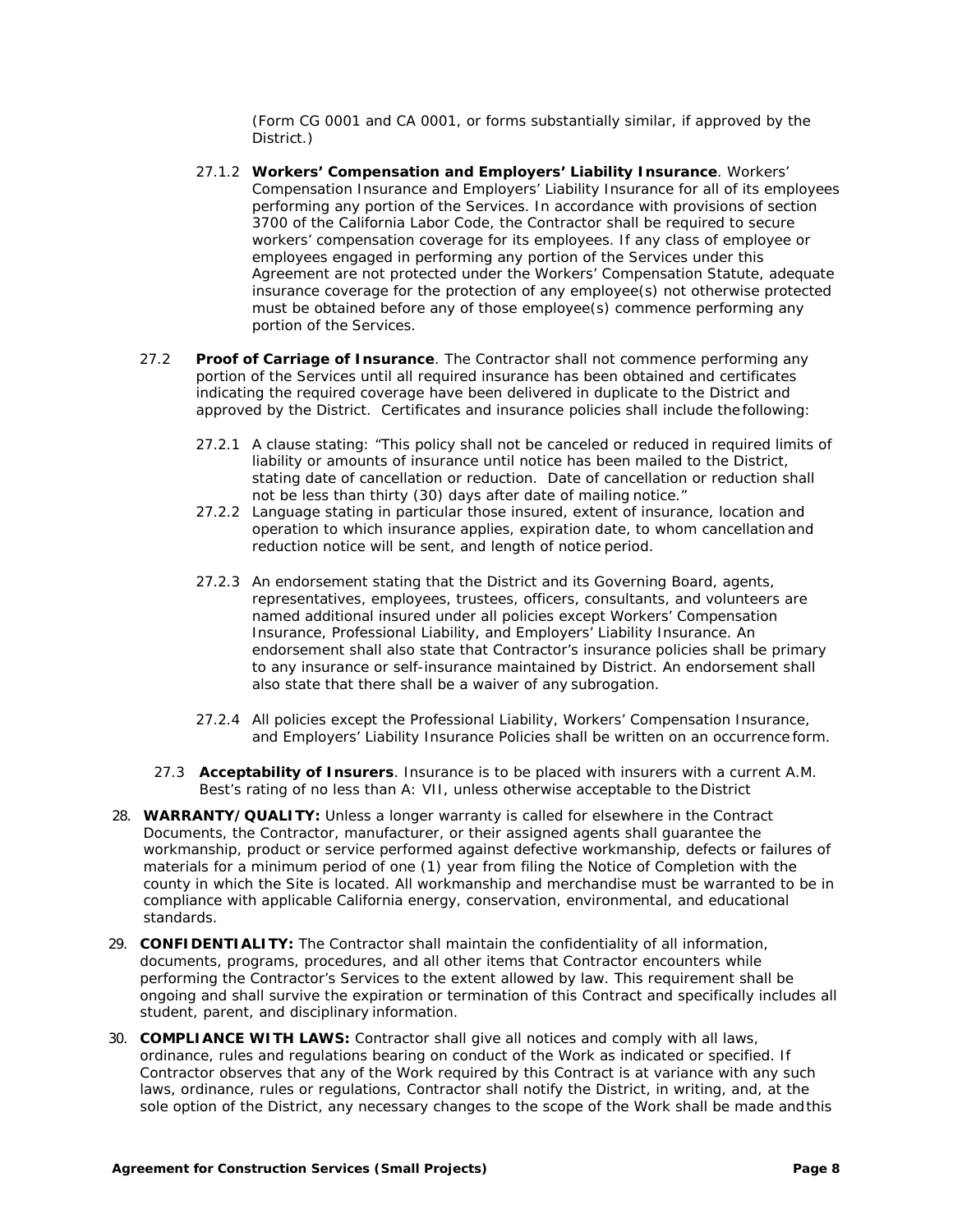Contract shall be appropriately amended in writing, or this Contract shall be terminated effective upon Contractor's receipt of a written termination notice from the District. If Contractor performs any work that is in violation of any laws, ordinances, rules or regulations, without first notifying the District of the violation, Contractor shall bear all costs arising therefrom.

- 31. **LABOR CODE REQUIREMENTS**: The Contractor shall comply with all applicable provisions of the California Labor Code, Division 3, Part 7, Chapter 1, Articles 1 – 5, including, without limitation, the payment of the general prevailing per diem wage rates for public work projects of more than one thousand dollars (\$1,000). Copies of the prevailing rate of per diem wages are on file with the District. In addition, the Contractor and each subcontractor shall comply with Chapter 1 of Division 2, Part 7 of the California Labor Code, beginning with Section 1720, and including Section 1735, 1777.5 and 1777.6, forbidding discrimination, and Sections 1776, 1777.5 and 1777.6 concerning the employment of apprentices by Contractor or subcontractors. Willful failure to comply may result in penalties, including loss of the right to bid on or receive public works contracts.
	- 31.1 **Labor Compliance**: Contractor specifically acknowledges and understands that the Contractor shall perform the Work of the Project while complying with all the applicable regulations, including section 16000, et seq., of Title 8 of the California Code of Regulations and is subject to labor compliance monitoring and enforcement by the Department of Industrial Relations.
	- 31.2 **Certified Payroll Records**: Contractor and its subcontractor(s) shall keep accurate certified payroll records of workers using the Public Work Payroll Reporting Form, including the certification (DIR Form A-1-131 or current version) and shall electronically submit certified payroll records directly to the Labor Commissioner weekly and withinten (10) days of any request by the District or the Labor Commissioner.
- 32. **ANTI-DISCRIMINATION:** It is the policy of the District that in connection with all work performed under Contracts there be no discrimination against any employee engaged in the work because of race, color, ancestry, national origin, religious creed, physical disability, medical condition, marital status, sexual orientation, gender, or age and therefore the Consultant agrees to comply with applicable Federal and California laws including, but not limited to the California Fair Employment and Housing Act beginning with Government Code Section 12900 and Labor Code Section 1735 and District policy. In addition, the Consultant agrees to require like compliance by all of its subcontractor(s).
- 33. **ANTI-TRUST CLAIM**: Contractor and its subcontractor(s) agree to assign to the District all rights, title, and interest in and to all causes of action they may have under Section 4 of the Clayton Act (15 U.S.C. Sec. 15) or under the Cartwright Act (Chapter 2 (commencing with Section 16700) of Part 2 of Division 7 of the Business and Professions Code), arising from purchases of goods, services, or materials pursuant to the Contract or a subcontract. This assignment shall be made and become effective at the time the District tenders final payment to the Contractor, without further acknowledgment by the parties.
- 34. **DISPUTES**: In the event of a dispute between the parties as to performance of the Work, the interpretation of this Contract, or payment or nonpayment for work performed or not performed, the parties shall attempt to resolve the dispute by those procedures set forth in Public Contract Code section 20104, et seq., if applicable. Pending resolution of the dispute, Contractor agrees it will neither rescind the Contract nor stop the progress of the Work, but will allow determination by the court of the State of California, in the county in which the District's administration office is located, having competent jurisdiction of the dispute. All claims of over \$375,000, which are outside the scope of Public Contract Code section 20104, et seq., may be determined by mediation if mutually agreeable, otherwise by litigation. Notice of the demand for mediation of a dispute shall be filed in writing with the other party to the Contract. The demand for mediation of any claim of over \$375,000 shall be made within a reasonable time after written notice of the dispute has been provided to the other party, but in no case longer than ninety (90) days after initial written notice, and the demand shall not be made later than the time of Contractor submission of the request for final payment. If a claim, or any portion thereof, remains in dispute upon satisfaction of all applicable dispute resolution requirements, the Design-Builder shall comply with all claims presentation requirements as provided in Chapter 1 (commencing with section 900) and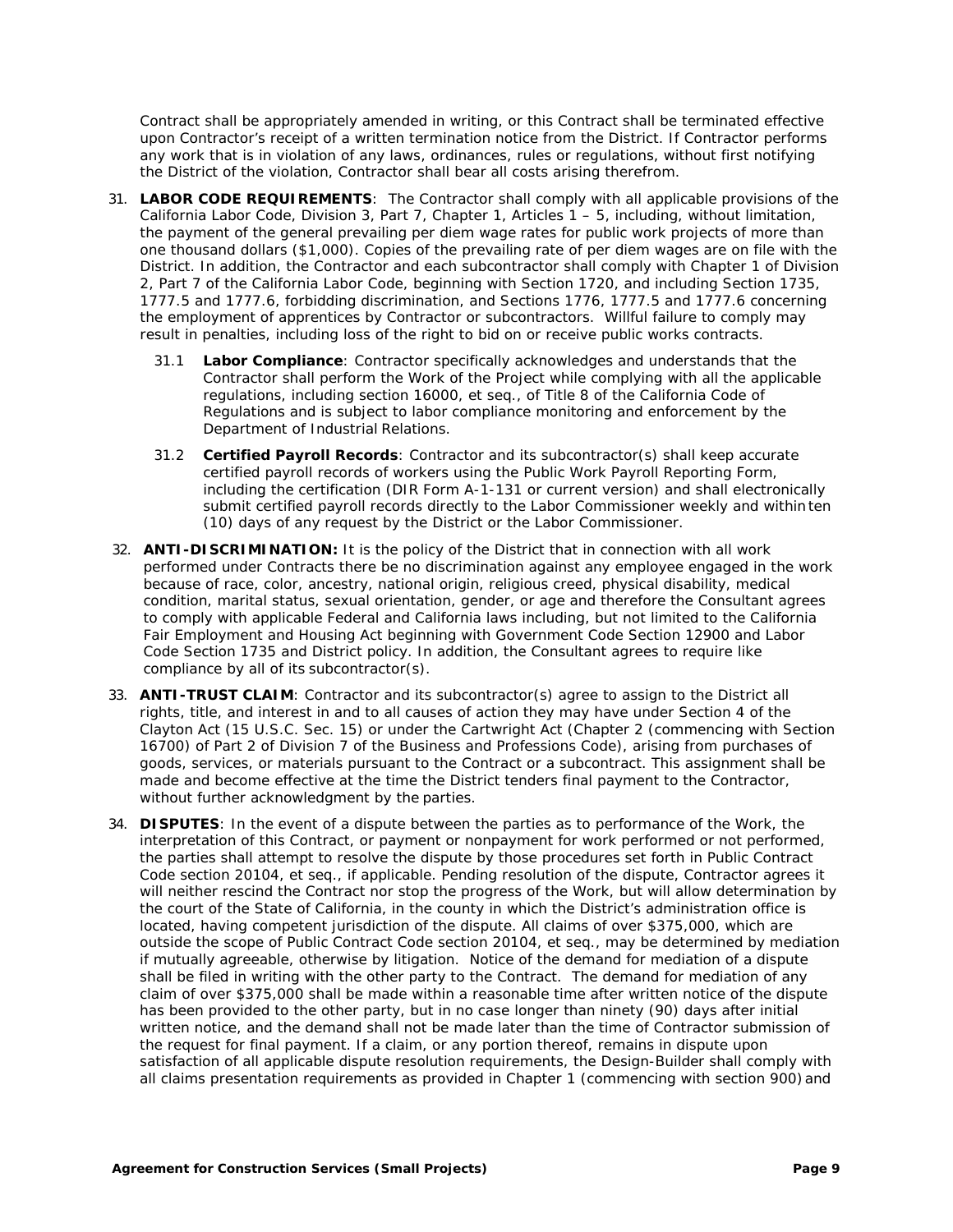Chapter 2 (commencing with section 910) of Part 3 of Division 3.6 of Title 1 of Government Code as a condition precedent to the Contractor's right to bring a civil action against the District. For purposes of those provisions, the running of the time within which a claim must be presented to the District shall be tolled from the time the claimant submits its written claim until the time the claim is denied, including any time utilized by any applicable meet and confer process.

- 35. **ATTORNEY FEES/COSTS:** Should litigation be necessary to enforce any terms or provisions of this Agreement, then each party shall bear its own litigation and collection expenses, witness fees, court costs and attorney's fees.
- 36. **TERMINATION:** If Contractor fails to perform the Services and Contractor's duties to the satisfaction of the District, or if Contractor fails to fulfill in a timely and professional manner Contractor's obligations under this Contract, or if Contractor violates any of the terms or provisions of this Contract, District shall have the right to terminate this Contract effective immediately upon the District giving written notice thereof to the Contractor. The Contractor and its performance bond surety, if any, shall be liable for all damages caused to the District by reason of the Contractor's failure to perform and complete the Contract. District shall also have the right in its sole discretion to terminate the Contract for its own convenience upon District giving three (3) days written notice thereof to the Contractor. In case of a termination for convenience, Contractor shall be paid for the actual cost for labor, materials, and services performed that is unpaid and can be documented through timesheets, invoices, receipts, or otherwise, and five percent (5%) of the total cost of Work performed as of the date of termination, or five percent (5%) of the value of the Work yet to be performed, whichever is less. This five percent (5%) shall be full compensation for all of Contractor's and its subcontractor(s)' mobilization and/or demobilization costs and any anticipated loss profits resulting from termination of the Contractor for convenience. Termination shall have no effect upon any of the rights and obligations of the parties arising out of any transaction occurring prior to the effective date of termination.
- 37. **ASSIGNMENT OF CONTRACT:** Contractor shall not assign or transfer in any way any or all of its rights, burdens, duties, or obligations under this Contract without the prior written consent of the District.
- 38. **TIME IS OF THE ESSENCE:** Time is of the essence in the performance of and compliance with each of the provisions and conditions of this Contract.
- 39. **CALCULATION OF TIME:** For the purposes of this Contract, "days" refers to calendar days unless otherwise specified.
- 40. **GOVERNING LAW:** This Contract shall be governed by and construed in accordance with the laws of the State of California with venue of any action in a County in which the District administration office is located.
- 41. **BINDING CONTRACT:** This Contract shall be binding upon the parties hereto and upon their successors and assigns, and shall inure to the benefit of said parties and their successors and assigns.
- 42. **DISTRICT WAIVER:** District's waiver of any term, condition, covenant or waiver of a breach of any term, condition or covenant shall not constitute the waiver of any other term, condition or covenant or the waiver of a breach of any other term, condition or covenant.
- 43. **CAPTIONS AND INTERPRETATIONS:** Paragraph headings in this Contract are used solely for convenience, and shall be wholly disregarded in the construction of this Contract. No provision of this Contract shall be interpreted for or against a party because that party or its legal representative drafted such provision, and this Contract shall be construed as if jointly prepared by the parties.
- 44. **INVALID TERM:** If any provision of this Contract is declared or determined by any court of competent jurisdiction to be illegal, invalid or unenforceable, the legality, validity or enforceability of the remaining parts, terms and provisions shall not be affected thereby, and said illegal, unenforceable or invalid part, term or provision will be deemed not to be a part of thisContract.
- 45. **PROVISIONS REQUIRED BY LAW DEEMED INSERTED:** Each and every provision of law and clause required by law to be inserted in this Contract shall be deemed to be inserted herein and this Contract shall be read and enforced as though it were included therein.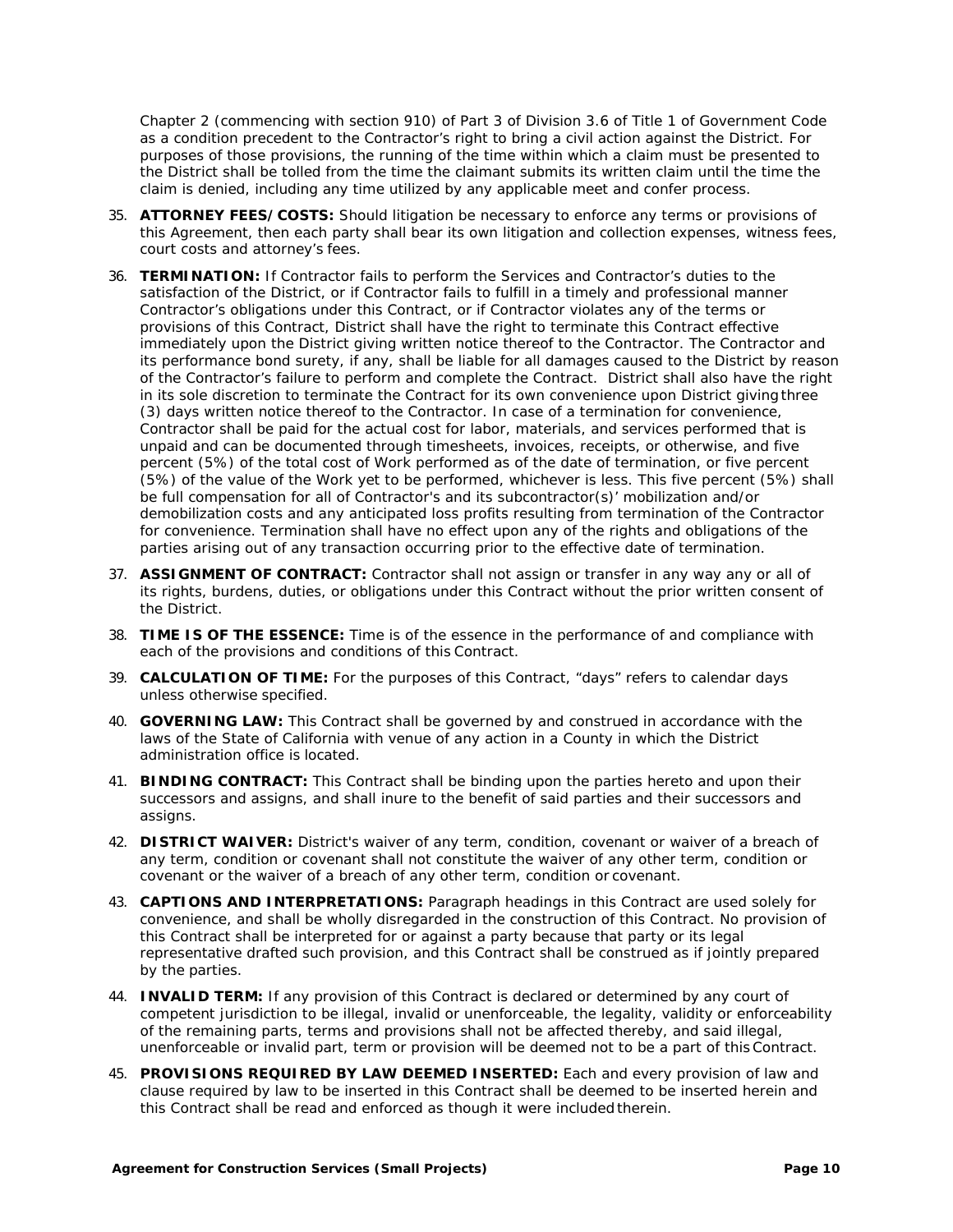46. **ENTIRE CONTRACT:** This Contract sets forth the entire Contract between the parties hereto and fully supersedes any and all prior agreements, understanding, written or oral, between the parties hereto pertaining to the subject matter thereof. This Contract may be modified only by a writing upon mutual consent.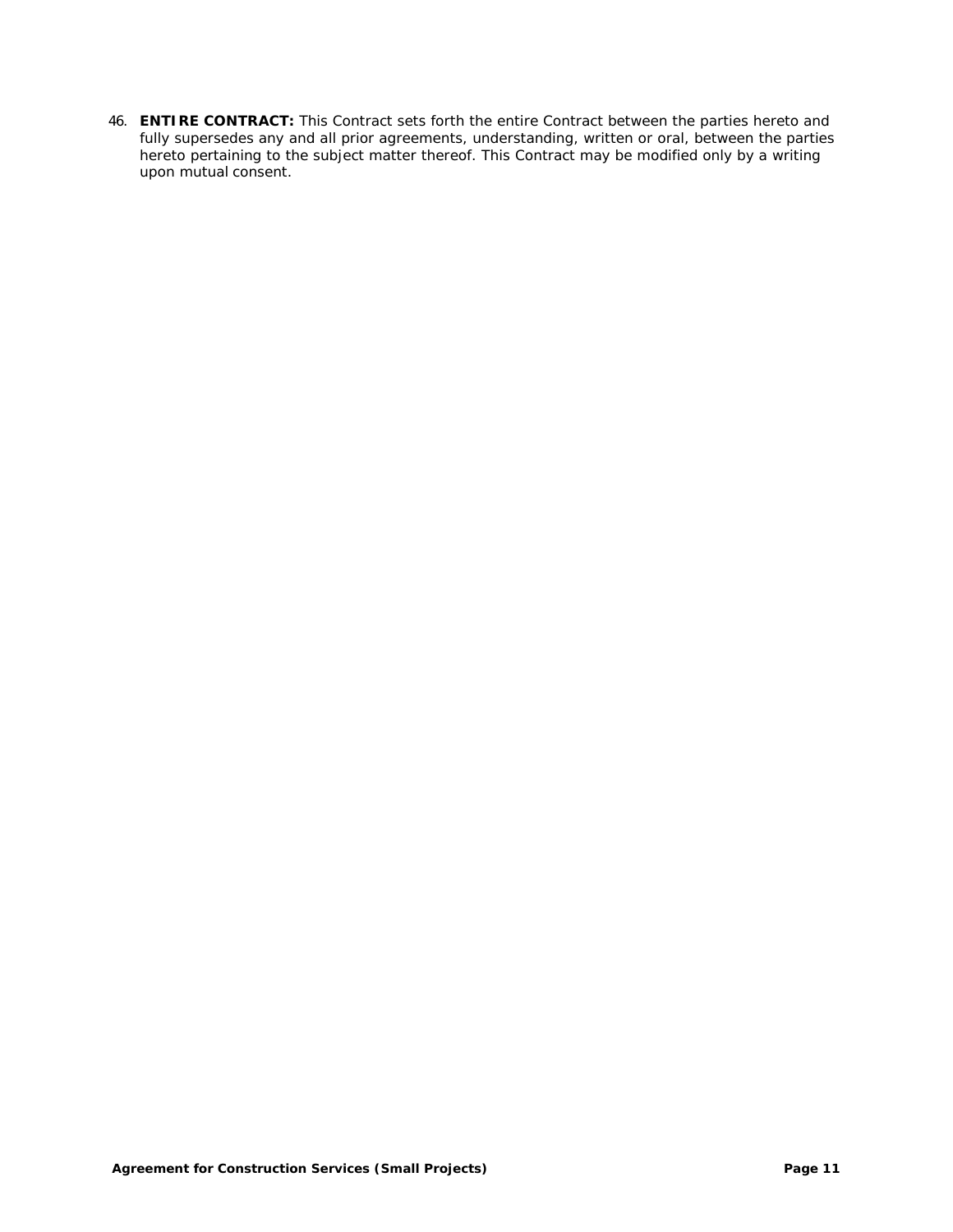## **NON-COLLUSION DECLARATION Public Contract Code Section 7106**

## TO BE EXECUTED BY CONTRACTOR AND SUBMITTED WITH CONTRACT

The undersigned declares:

I am the \_\_\_\_\_\_\_\_\_\_\_\_\_\_\_\_\_\_of ,

(Title) (Bidder Name)

the party making the foregoing bid.

<u>, 2019 at ...</u>

The bid is not made in the interest of, or on behalf of, any undisclosed person, partnership, company, association, organization, or corporation. The bid is genuine and not collusive or sham. The bidder has not directly or indirectly induced or solicited any other bidder to put in a false or sham bid. The bidder has not directly or indirectly colluded, conspired, connived, or agreed with any bidder or anyone else to put in a sham bid, or to refrain from bidding. The bidder has not in any manner, directly or indirectly, sought by agreement, communication, or conference with anyone to fix the bid price of the bidder or any other bidder, or to fix any overhead, profit, or cost element of the bid price, or of that of any other bidder. All statements contained in the bid are true. The bidder has not, directly or indirectly, submitted his or her bid price or any breakdown thereof, or the contents thereof, or divulged information or data relative thereto, to any corporation, partnership, company, association, organization, bid depository, or to any member or agent thereof, to effectuate a collusive or sham bid, and has not paid, and will not pay, any person or entity for such purpose.

Any person executing this declaration on behalf of a bidder that is a corporation, partnership, joint venture, limited liability company, limited liability partnership, or any other entity, hereby represents that he or she has full power to execute, and does execute, this declaration on behalf of the bidder.

I declare under penalty of perjury under the laws of the State of California that the foregoing is true and correct and that this declaration is executed on this \_\_\_\_\_ day of

(City, State)

Proper Name of Bidder:

Signature:

Print Name:

Title: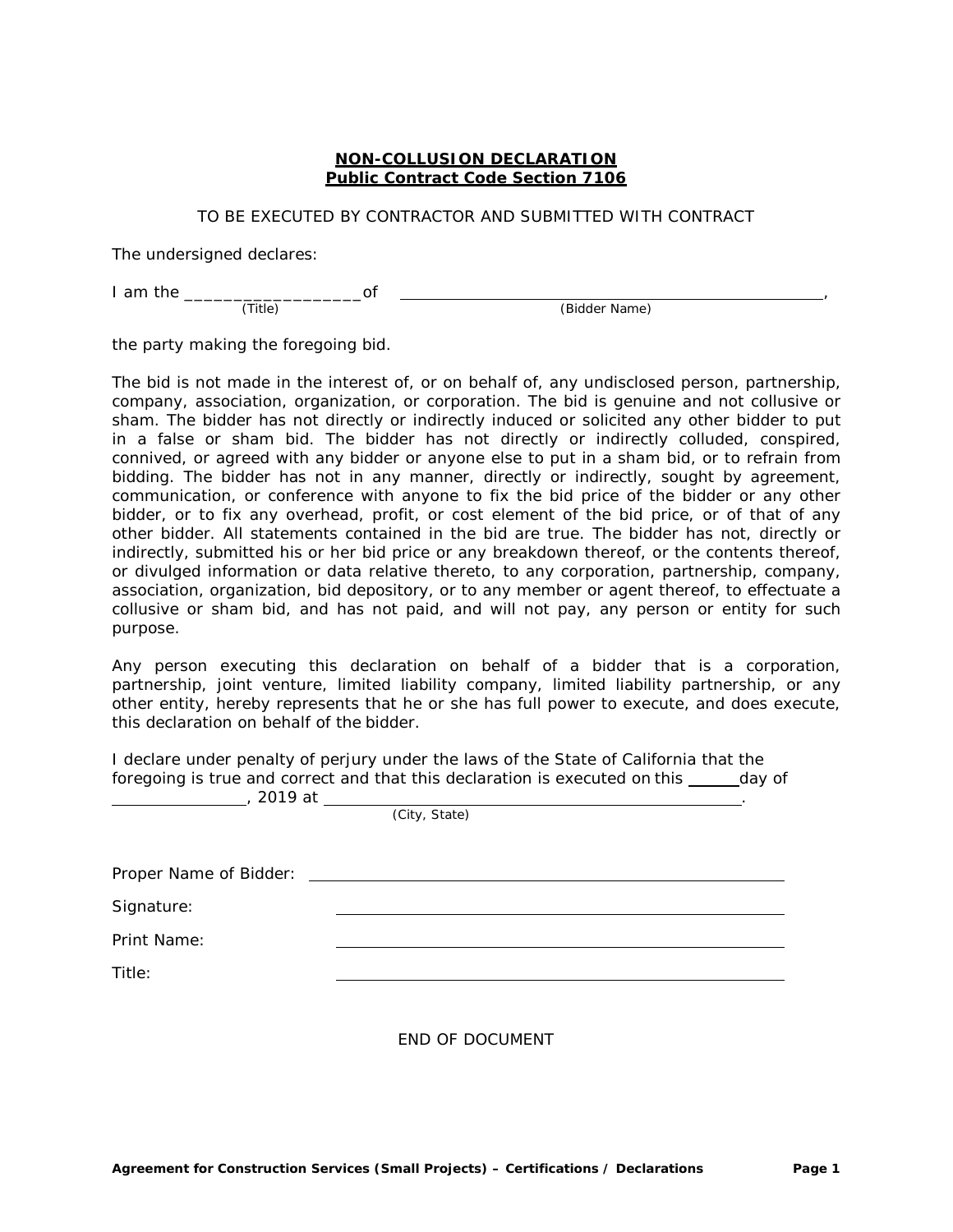## **PREVAILING WAGE CERTIFICATION**

I hereby certify that I will conform to the State of California Public Works Contract requirements regarding prevailing wages, benefits, on-site audits with 48-hours notice, payroll records, and apprentice and trainee employment requirements, for all Work on the above Project, including, without limitation, the labor compliance monitoring and enforcement by the Department of Industrial Relations.

Date:

Proper Name of Contractor:

Signature:

Print Name:

Title: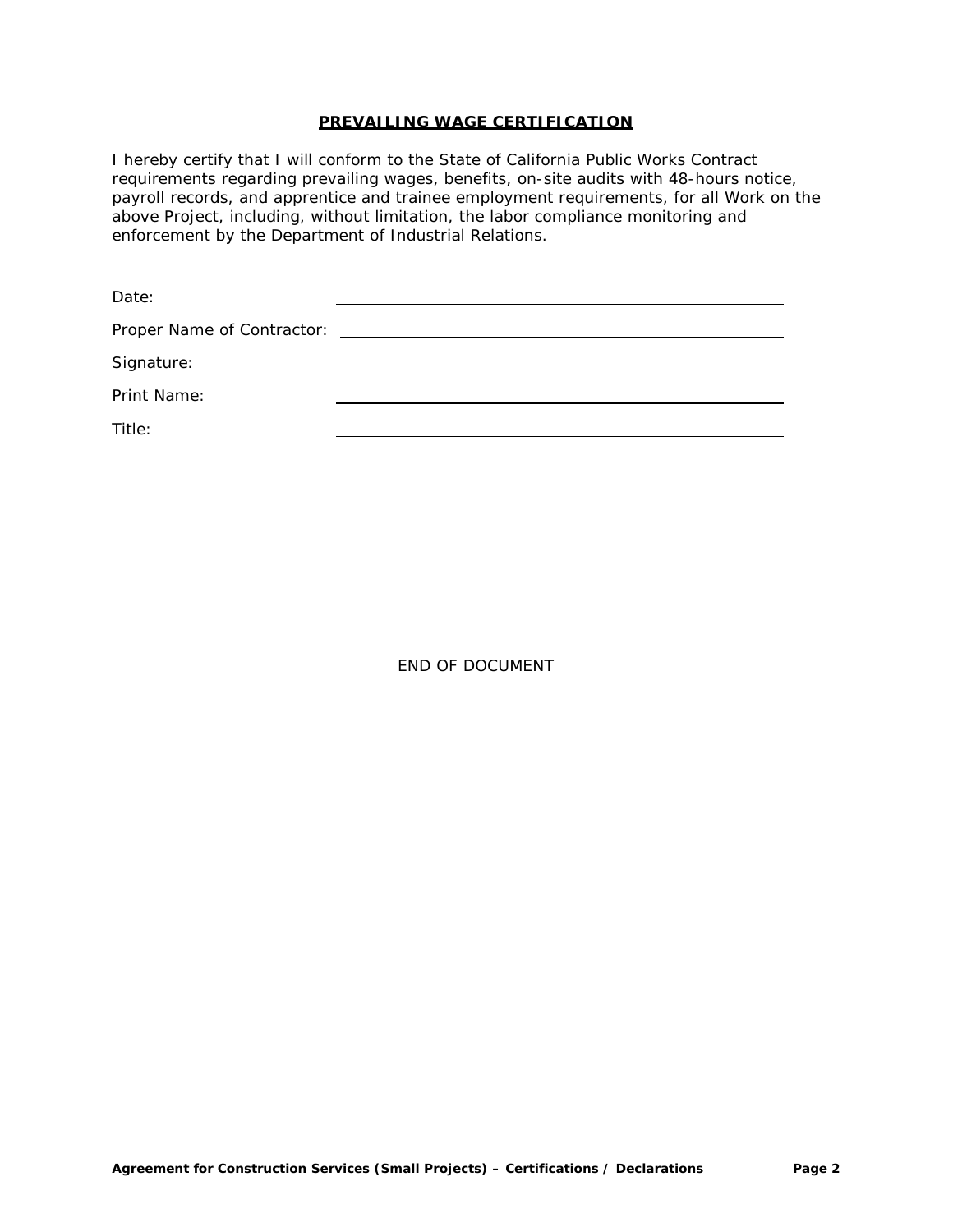## **WORKERS' COMPENSATION CERTIFICATION**

Labor Code section 3700 in relevant part provides:

Every employer except the State shall secure the payment of compensation in one or more of the following ways:

- a. By being insured against liability to pay compensation by one or more insurers duly authorized to write compensation insurance in this state.
- b. By securing from the Director of Industrial Relations a certificate of consent to self-insure, which may be given upon furnishing proof satisfactory to the Director of Industrial Relations of ability to self-insure and to pay any compensation that may become due to his employees.

I am aware of the provisions of section 3700 of the Labor Code which require every employer to be insured against liability for workers' compensation or to undertake selfinsurance in accordance with the provisions of that code, and I will comply with such provisions before commencing the performance of the Work of this Contract.

| Date:                      |  |
|----------------------------|--|
| Proper Name of Contractor: |  |
| Signature:                 |  |
| Print Name:                |  |
| Title:                     |  |

(In accordance with Article 5 - commencing at section 1860, chapter 1, part 7, division 2 of the Labor Code, the above certificate must be signed and filed with the awarding body prior to performing any Work under this Contract.)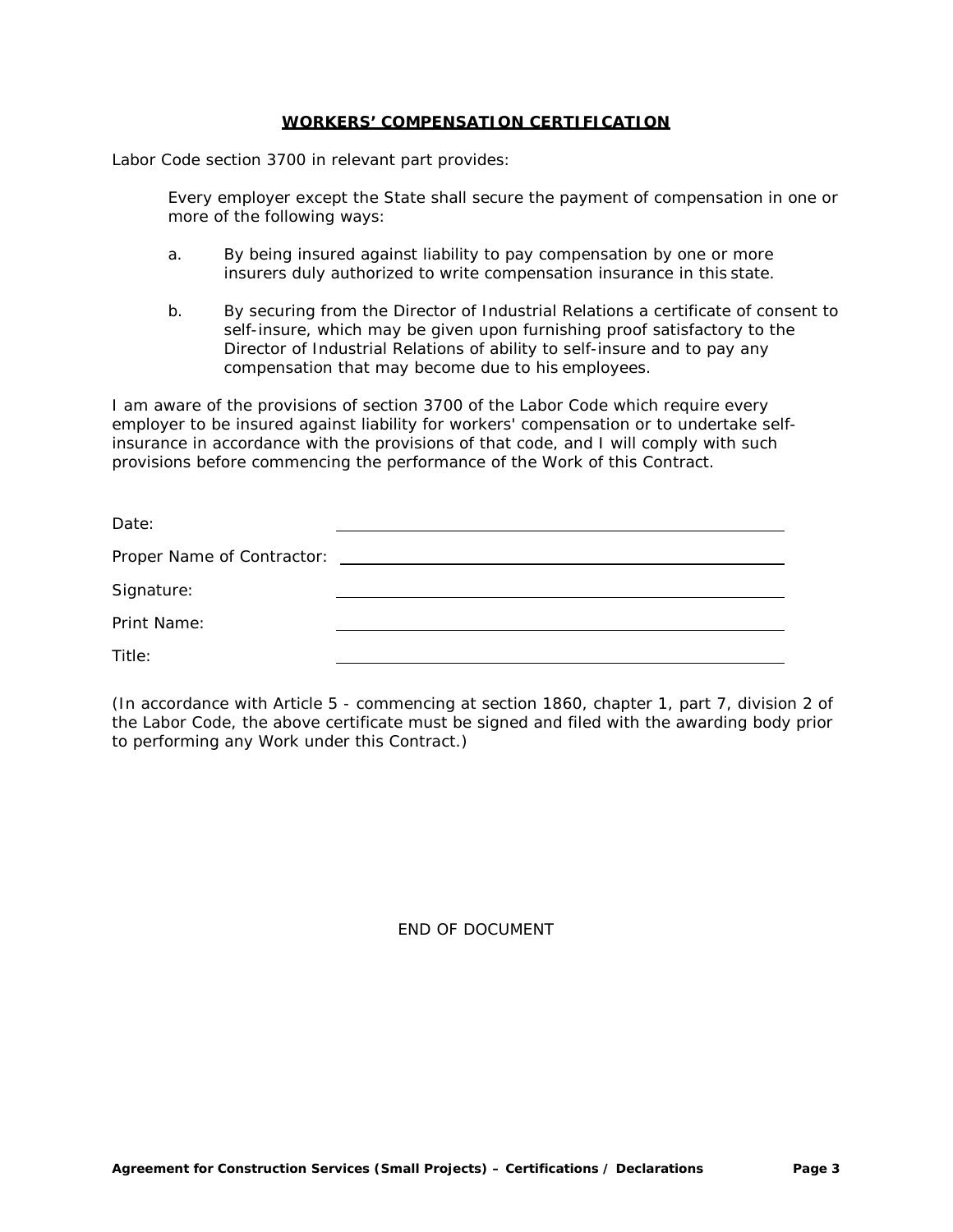## **ASBESTOS & OTHER HAZARDOUS MATERIALS CERTIFICATION**

Contractor hereby certifies that no Asbestos, or Asbestos-Containing Materials, polychlorinated biphenyl (PCB), or any material listed by the federal or state Environmental Protection Agency or federal or state health agencies as a hazardous material, or any other material defined as being hazardous under federal or state laws, rules, or regulations "New Material Hazardous", shall be furnished, installed, or incorporated in any way into the Project or in any tools, devices, clothing, or equipment used to affect any portion of Contractor's work on the Project for District.

Contractor further certifies that it has instructed its employees with respect to the abovementioned standards, hazards, risks, and liabilities.

Asbestos and/or asbestos-containing material shall be defined as all items containing but not limited to chrysotile, crocidolite, amosite, anthophyllite, tremolite, and actinolite. Any or all material containing greater than one-tenth of one percent (.1%) asbestos shall be defined as asbestos-containing material.

Any disputes involving the question of whether or not material is New Hazardous Material shall be settled by electron microscopy or other appropriate and recognized testing procedure, at the District's determination. The costs of any such tests shall be paid by Contractor if the material is found to be New Hazardous Material.

All Work or materials found to be New Hazardous Material or Work or material installed with "New Hazardous Material" containing equipment will be immediately rejected and this Work will be removed at Contractor's expense at no additional cost to the District.

Contractor has read and understood the document Hazardous Materials Procedures & Requirements, and shall comply with all the provisions outlined therein.

Date:

Name of Contractor:

Signature:

Print Name:

Title: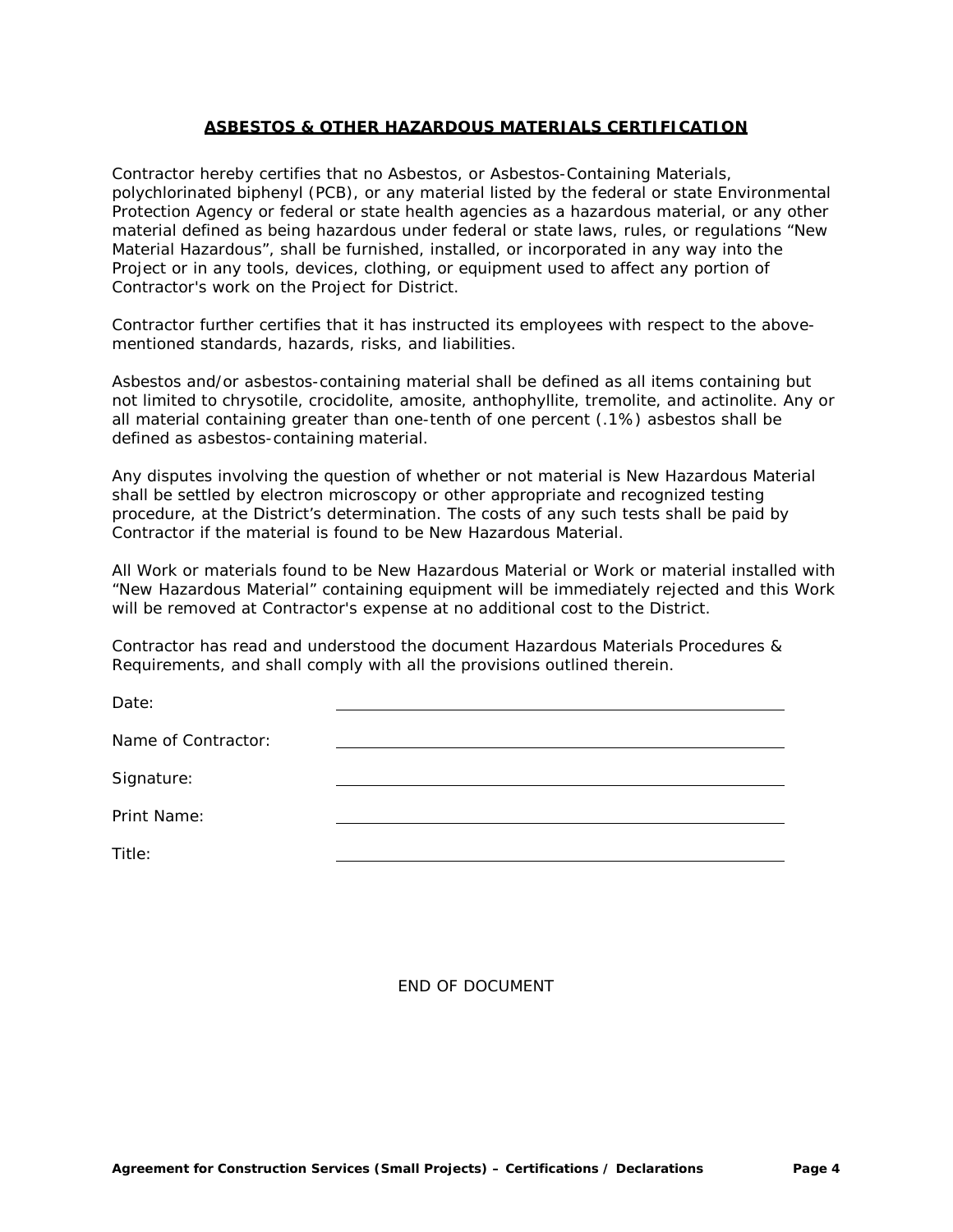## **LEAD-PRODUCT(S) CERTIFICATION**

California Occupational Safety and Health Administration (CalOSHA), Environmental Protection Agency (EPA), California Department of Health Services (DHS), California Department of Education (CDE), and the Consumer Product Safety Commission (CPSC) regulate lead-containing paint and lead products.

Because the Contractor and its employees will be providing services for the District, and because the Contractor's work may disturb lead-containing building materials, **CONTRACTOR IS HEREBY NOTIFIED** of the potential presence of lead-containing materials located within certain buildings utilized by the District. All school buildings built prior to 1993 are presumed to contain some lead-based paint until sampling proves otherwise.

The CDE mandates that school districts utilize DHS lead-certified personnel when a leadbased hazard is identified. Examples of lead-certified personnel include: project designers, inspectors, and abatement workers. Furthermore, since it is assumed by the district that all painted surfaces (interior as well as exterior) within the District contain some level of lead, it is imperative that the Contractor, its workers and subcontractors fully and adequately comply with all applicable laws, rules and regulations governing lead-based materials **(Including Title 8, California Code of Regulations, Section 1532.1).** Any and all Work which may result in the disturbance of lead-containing building materials must be coordinated through the District.

The California Education Code also prohibits the use or import of lead-containing paint, lead plumbing and solders, or other potential sources of lead contamination in the construction of any new school facility or in the modernization or renovation of any existing school facility. The Contractor shall provide the District with any sample results prior to beginning Work, during the Work, and after the completion of the Work. The District may request to examine, prior to the commencement of the Work, the lead training records of each employee of the Contractor.

All contractors who disturb lead-based paint in a six-square-foot area or greater indoors or a 20-square-foot area outdoors shall comply with the Renovation, Repair and Painting Rule, shall receive training from a U.S. EPA-accredited training provider, and shall be certified by the U.S. EPA. Contractor, its workers and subcontractors must fully and adequately comply with all applicable laws, rules and regulations governing lead-based materials, including those rules and regulations appearing within title 40 of the Code of Federal Regulations as part 745 (40 CFR 745).

If failure to comply with these laws, rules, and regulations results in a site or worker contamination, the Contractor will be held solely responsible for all costs involved in any required corrective actions, and shall defend, indemnify and hold harmless the District, pursuant to the indemnification provisions of the Contract, for all damages and other claims arising therefrom. If lead disturbance is anticipated in the Work, only persons with appropriate accreditation, registrations, licenses and training shall conduct this Work.

It shall be the responsibility of the Contractor to properly dispose of any and all waste products, including but not limited to, paint chips, any collected residue, or any other visual material that may occur from the prepping of any painted surface. It will be the responsibility of the Contractor to provide the proper disposal of any hazardous waste by a certified hazardous waste hauler. This company shall be registered with the Department of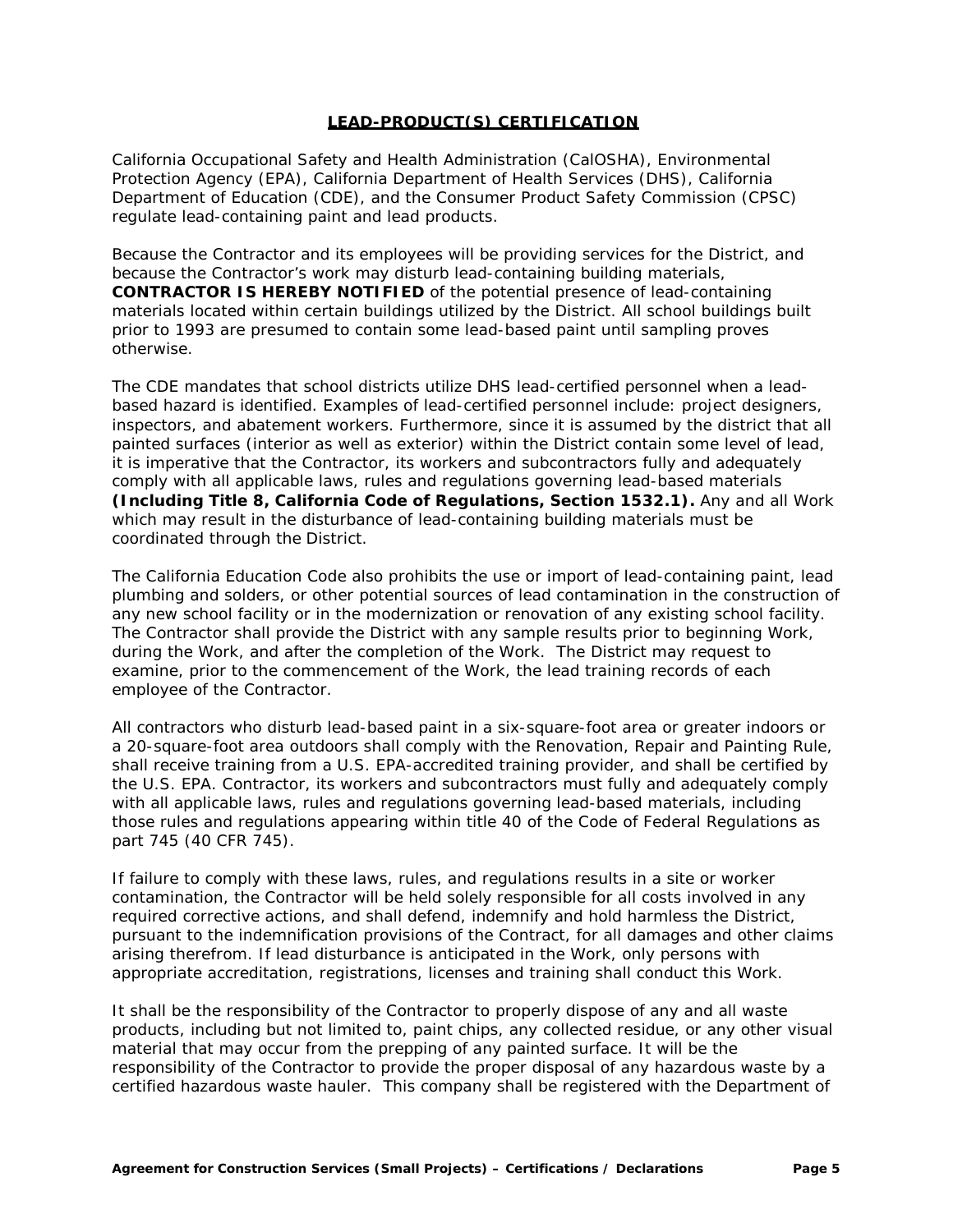Transportation (DOT) and shall be able to issue a current manifest number upon transporting any hazardous material from any school site within the District.

THE UNDERSIGNED HEREBY ACKNOWLEDGES, UNDER PENALTY OF PERJURY, THAT HE OR SHE HAS RECEIVED NOTIFICATION OF POTENTIAL LEAD-BASED MATERIALS ON THE OWNER'S PROPERTY, AS WELL AS THE EXISTENCE OF APPLICABLE LAWS, RULES AND REGULATIONS GOVERNING WORK WITH, AND DISPOSAL OF, SUCH MATERIALS WITH WHICH IT MUST COMPLY. THE UNDERSIGNED ALSO WARRANTS THAT HE OR SHE HAS THE AUTHORITY TO SIGN ON BEHALF OF AND BIND THE CONTRACTOR.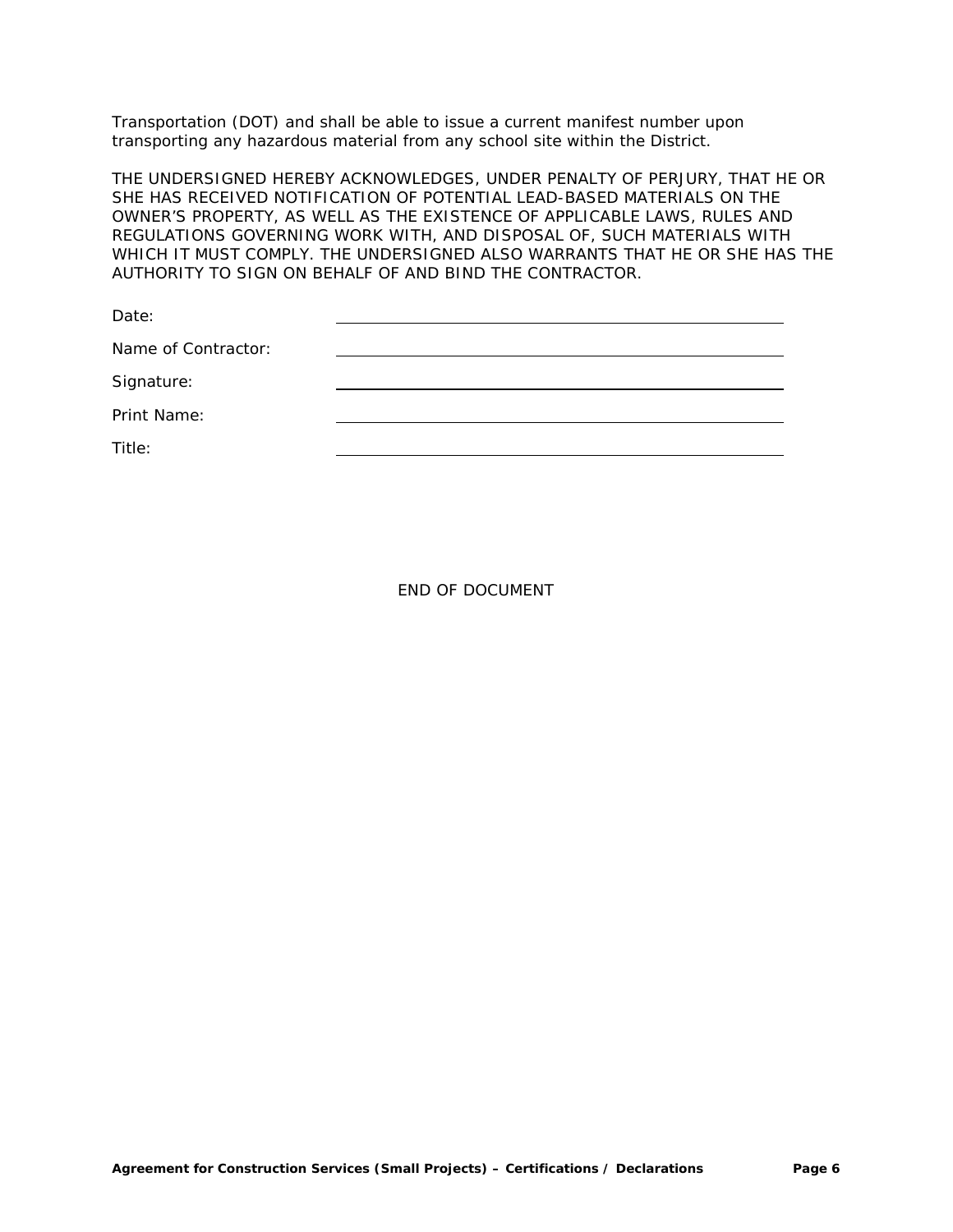### DOCUMENT 00 61 13.13 **PERFORMANCE BOND (100% of Contract Price)**

#### **(Note: Contractor must use this form, NOT a surety company form.)** KNOW ALL PERSONS BY THESE PRESENTS:

WHEREAS, the governing board ("Board") of the Solano Community College District ("District") and \_ ("Principal") have entered into a contract

for the furnishing of all materials and labor, services and transportation, necessary, convenient, and proper to perform the following project:

 ("Project" or "Contract") which Contract dated , 20\_\_\_, and all of the Contract Documents attached to or forming a part of the Contract, are hereby referred to and made a part hereof; and

WHEREAS, said Principal is required under the terms of the Contract to furnish a bond for the faithful performance of the Contract.

NOW, THEREFORE, the Principal and

**Example 20** ("Surety") are held and

firmly bound unto the Board of the District in the penal sum of Dollars (\$ ), lawful money of

the United States, for the payment of which sum well and truly to be made we bind ourselves, our heirs, executors, administrators, successors, and assigns jointly and severally, firmly by these presents, to:

- Promptly perform all the work required to complete the Project; and
- Pay to the District all damages the District incurs as a result of the Principal's failure to perform all the Work required to complete the Project.

Or, at the District's sole discretion and election, the Surety shall obtain a bid or bids for completing the Contract in accordance with its terms and conditions, and upon determination by the District of the lowest responsible bidder, arrange for a contract between such bidder and the District and make available as Work progresses sufficient funds to pay the cost of completion less the "balance of the Contract Price," and to pay and perform all obligations of Principals under the Contract, including, without limitation, all obligations with respect to warranties, guarantees and the payment of liquidated damages. The term "balance of the Contract Price," as used in this paragraph, shall mean the total amount payable to Principal by the District under the Contract and any modifications thereto, less the amount previously paid by the District to the Principal, less any withholdings by the District allowed under the Contract. District shall not be required or obligated to accept a tender of a completion contractor from the Surety for any or no reason.

The condition of the obligation is such that, if the above bound Principal, its heirs, executors, administrators, successors, or assigns, shall in all things stand to and abide by, and well and truly keep and perform the covenants, conditions, and agreements in the Contract and any alteration thereof made as therein provided, on its part to be kept and performed at the time and in the intent and meaning, including all contractual guarantees and warrantees of materials and workmanship, and shall indemnify and save harmless the District, its trustees, officers and agents, as therein stipulated, then this obligation shall become null and void, otherwise it shall be and remain in full force and virtue. Surety expressly agrees that the District may reject any contractor or subcontractor proposed by Surety to fulfill its obligations in the event of default by the Principal. Surety shall not utilize Principal in completing the Work nor shall Surety accept a Bid from Principal for completion of the Work if the District declares the Principal to be in default and notifies Surety of the District's objection to Principal's further participation in the completion of the Work.

As a condition precedent to the satisfactory completion of the Contract, the above obligation shall hold good for a period equal to the warranty and/or guarantee period of the Contract, during which time Surety's obligation shall continue if Contractor shall fail to make full, complete, and satisfactory repair and replacements and totally protect the District from loss or damage resulting from or caused by defective materials or faulty workmanship. The obligations of Surety hereunder shall continue so long as any obligation of Contractor remains. Nothing herein shall limit the District's rights or the Contractor or Surety's obligations under the Contract, law or equity, including, but not limited to, California Code of Civil Procedure section 337.15.

The Surety, for value received, hereby stipulates and agrees that no change, extension of time, alteration, or addition to the terms of the contract or to the work to be performed thereunder or the specifications accompanying the same shall in any way affect its obligation on this bond. The Surety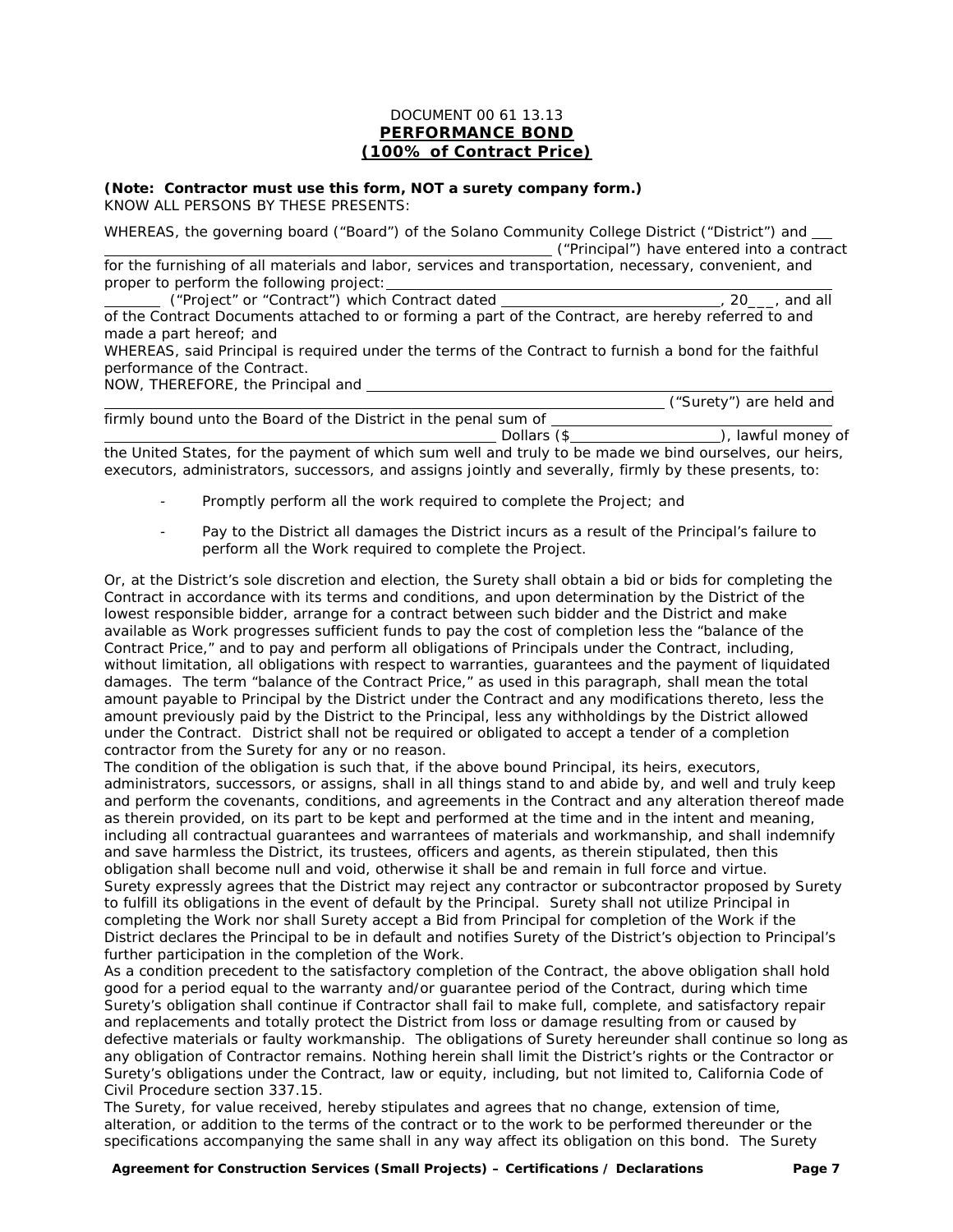also stipulates and agrees that it shall not be exonerated or released from the obligation of this bond by any overpayment or underpayment by the District that is based upon estimates approved by the Architect. The Surety does hereby waive notice of any such change, extension of time, alteration, or addition to the terms of the Contract or to the work or to the specifications.

IN WITNESS WHEREOF, two (2) identical counterparts of this instrument, each of which shall for all purposes be deemed an original thereof, have been duly executed by the Principal and Surety above named, on the day of the day of the set of  $\sim$  20  $\pm$ 

Principal Surety

By the contract of the contract of the By

Name of California Agent of Surety

Address of California Agent of Surety

Telephone No. of California Agent of Surety

**Contractor must attach a Notarial Acknowledgment for all Surety's signatures and a Power of Attorney and Certificate of Authority for Surety. The California Department of Insurance must authorize the Surety to be an admitted surety insurer.**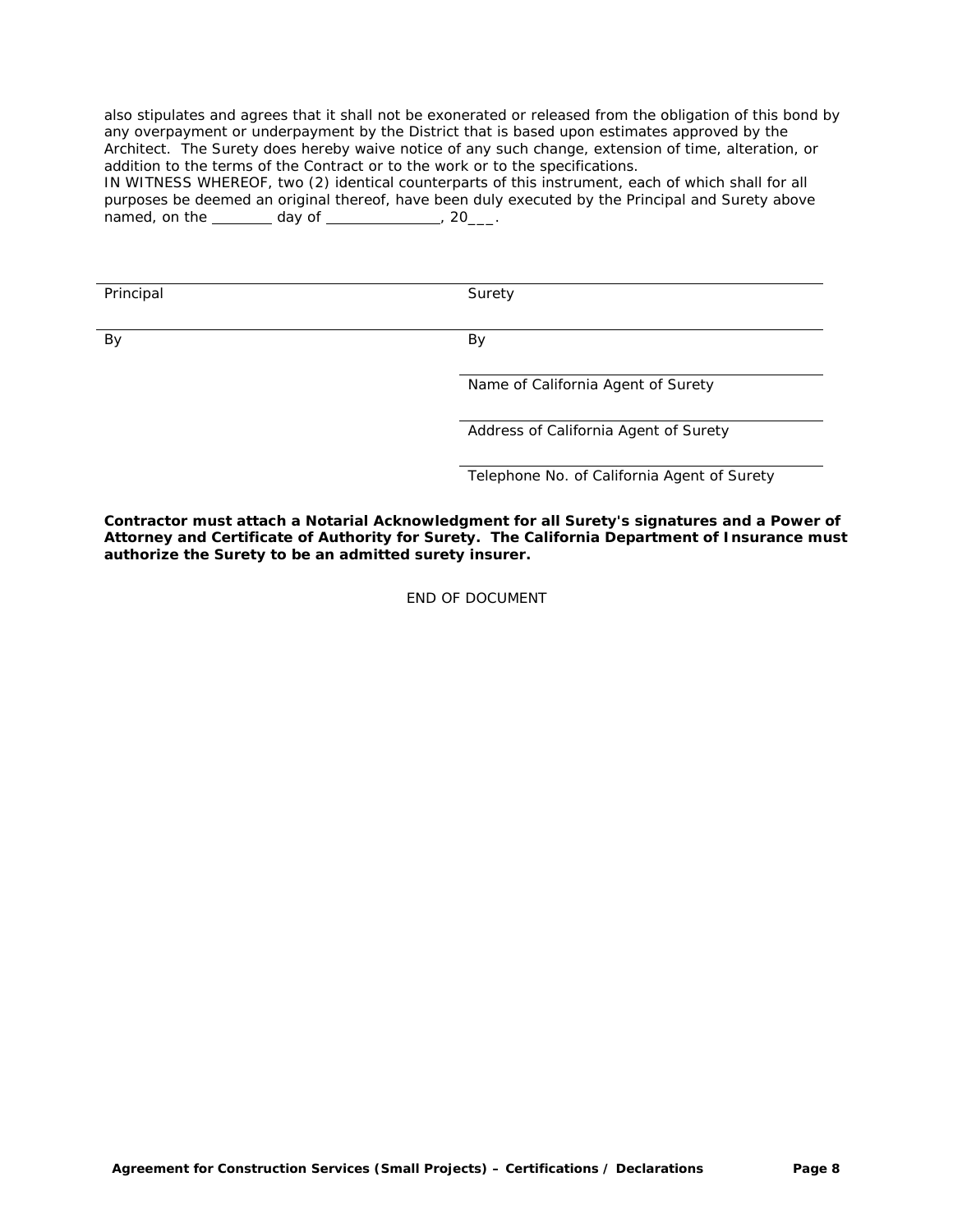### DOCUMENT 00 61 13.16 **PAYMENT BOND Contractor's Labor & Material Bond (100% Of Contract Price)**

#### **(Note: Contractor must use this form, NOT a surety company form.)** KNOW ALL PERSONS BY THESE PRESENTS:

WHEREAS, the governing board ("Board") of the Solano Community College District, ("District") and **Manual External** ("Principal") have entered into a

contract for the furnishing of all materials and labor, services and transportation, necessary, convenient, and proper to perform the following project:

("Project" or "Contract") which Contract dated , 20\_\_\_, and all of the Contract Documents attached to or forming a part of the Contract, are hereby referred to and made a part hereof; and WHEREAS, pursuant to law and the Contract, the Principal is required, before entering upon the performance of the work, to file a good and sufficient bond with the body by which the Contract is awarded in an amount equal to one hundred percent (100%) of the Contract price, to secure the claims to which reference is made in sections 9000 through 9510 and 9550 through 9566 of the Civil Code, and division 2, part 7, of the Labor Code. NOW, THEREFORE, the Principal and

**Example 21** ("Surety") are held and

firmly bound unto all laborers, material men, and other persons referred to in said statutes in the sum of Dollars (\$

), lawful money of the United States, being a sum not less than the total amount payable by the terms of Contract, for the payment of which sum well and truly to be made, we bind ourselves, our heirs, executors, administrators, successors, or assigns, jointly and severally, by these presents. The condition of this obligation is that if the Principal or any of its subcontractors, or the heirs, executors, administrators, successors, or assigns of any, all, or either of them shall fail to pay for any labor, materials, provisions, or other supplies, used in, upon, for or about the performance of the work contracted to be done, or for any work or labor thereon of any kind, or for amounts required to be deducted, withheld, and paid over to the Employment Development Department from the wages of employees of the Principal or any of its subcontractors of any tier under Section 13020 of the Unemployment Insurance Code with respect to such work or labor, that the Surety will pay the same in an amount not exceeding the amount herein above set forth, and also in case suit is brought upon this bond, will pay a reasonable attorney's fee to be awarded and fixed by the court, and to be taxed as costs and to be included in the judgment therein rendered.

It is hereby expressly stipulated and agreed that this bond shall inure to the benefit of any and all persons, companies, and corporations entitled to file claims under section 9100 of the Civil Code, so as to give a right of action to them or their assigns in any suit brought upon this bond.

Should the condition of this bond be fully performed, then this obligation shall become null and void; otherwise it shall be and remain in full force and affect.

And the Surety, for value received, hereby stipulates and agrees that no change, extension of time, alteration, or addition to the terms of Contract or the specifications accompanying the same shall in any manner affect its obligations on this bond, and it does hereby waive notice of any such change, extension, alteration, or addition.

IN WITNESS WHEREOF, two (2) identical counterparts of this instrument, each of which shall for all purposes be deemed an original thereof, have been duly executed by the Principal and Surety above  $n$  named, on the  $\frac{1}{20}$  day of  $\frac{1}{20}$ , 20\_\_\_.

| Principal | Surety                             |
|-----------|------------------------------------|
|           |                                    |
| By        | By                                 |
|           |                                    |
|           | Name of California Agent of Surety |